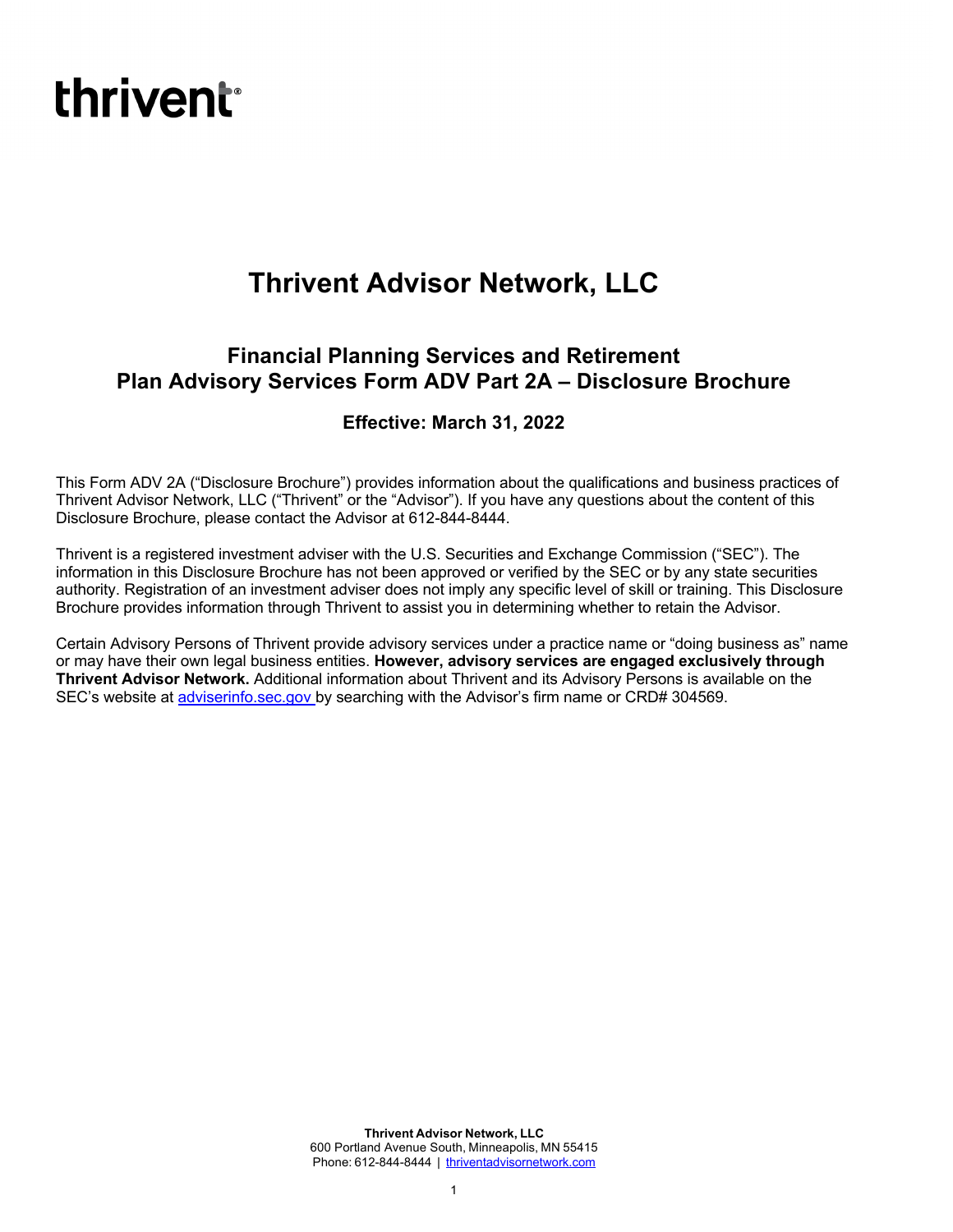### Advisory persons, practice names and locations

Thrivent Advisor Network ("Thrivent" or the "Advisor") offers and delivers its investment management and advisory services through a network of investment adviser representatives (herein "Advisory Persons").

Certain Advisory Persons market and deliver advisory services under a practice name or "doing business as" or may have their own legal business entities whose business names and logos appear on marketing materials as approved by Thrivent, or client statements approved by the custodian. It is important to note that the businesses are legal entities of the Advisory Persons and not of Thrivent, nor the custodian. Additionally, the business entity may provide services other than the services offered by the Advisory Person as disclosed in this Disclosure Brochure and also provided to Clients in each Advisory Person's personalized disclosure Brochure Supplement.

### **However, advisory services are engaged exclusively through Thrivent Advisor Network.**

Detailed information regarding each Advisory Person is contained in the respective Form ADV 2B ("Brochure Supplement"). In addition, practice names and branch office locations are listed on Schedule D of Thrivent's Form ADV Part 1 (available at adviserinfo.sec.gov/Firm/304569).

### **Item 2 – Material changes**

The following material changes have been made to this Disclosure Brochure since our last annual update dated April 1, 2021.

### **Item 4 – Advisory Services**

Under subsection, "B. Advisory Services Offered," we updated this section to clarify our capacity in serving as a fiduciary under the Advisers Act providing clients with Financial Planning Services.

### **Item 5 – Fees and Compensation**

Under subsection, "A. Fees for Advisory Services," the following information was added or revised:

- Updated One-time engagements to clarify we charge for such services on a fixed-fee basis only.
- Added Ongoing Project Specific engagements and the associated fee and payment structure.

Under subsection, "B. Fee Billing," we revised language to clarify that upon execution of the Financial Planning and Consulting Agreement, financial planning and consulting fees will be invoiced up to the full amount of the expected fee in accordance with the Financial Planning and Consulting Agreement.

### **Item 6 – Performance-Based Fees and Side-By-Side Management**

We revised this section to clarify that we may consider the assets you hold through brokerage and investment advisory accounts you maintain with our qualified custodian or with other financial institutions, as well as debt related to those assets and other indebtedness in providing Financial Planning Services, we will not serve as your investment adviser with respect to those accounts held at other financial institutions, nor will we become an investment adviser with respect to your outside brokerage accounts or other assets held in accounts with Thrivent.

### **Item 8 – Methods of Analysis, Investment Strategies and Risk of Loss**

We revised this section to clarify how our Advisory Persons work with you to use the information you provide to help recommend applicable strategies to you and ensure assumptions used in connection with the development of your written recommendations and any analysis and/or recommendations we provide are current and accurate.

### **Item 11 – Code of Ethics, Participation or Interest in Client Transactions and Personal Trading**

Under subsection, "C. Personal Trading in Same Securities as Clients," we added information about how we and our affiliates, and any of our or their respective directors, officers, employees and agents may give advice, make recommendations, and take action in connection with the accounts of other clients, or for our own accounts, that may differ from advice or recommendations given, or in the timing and nature of action taken, with respect to you.

### **Item 12 – Brokerage Practices**

Under subsection, "A. Recommendation of Custodian(s)," Item 4 – Trade Errors, we made revisions to clarify how trade corrections resulting in net gains are handled.

Under subsection, "B. Aggregating and Allocation Trades," we made revisions to clarify how orders are aggregated for block trading.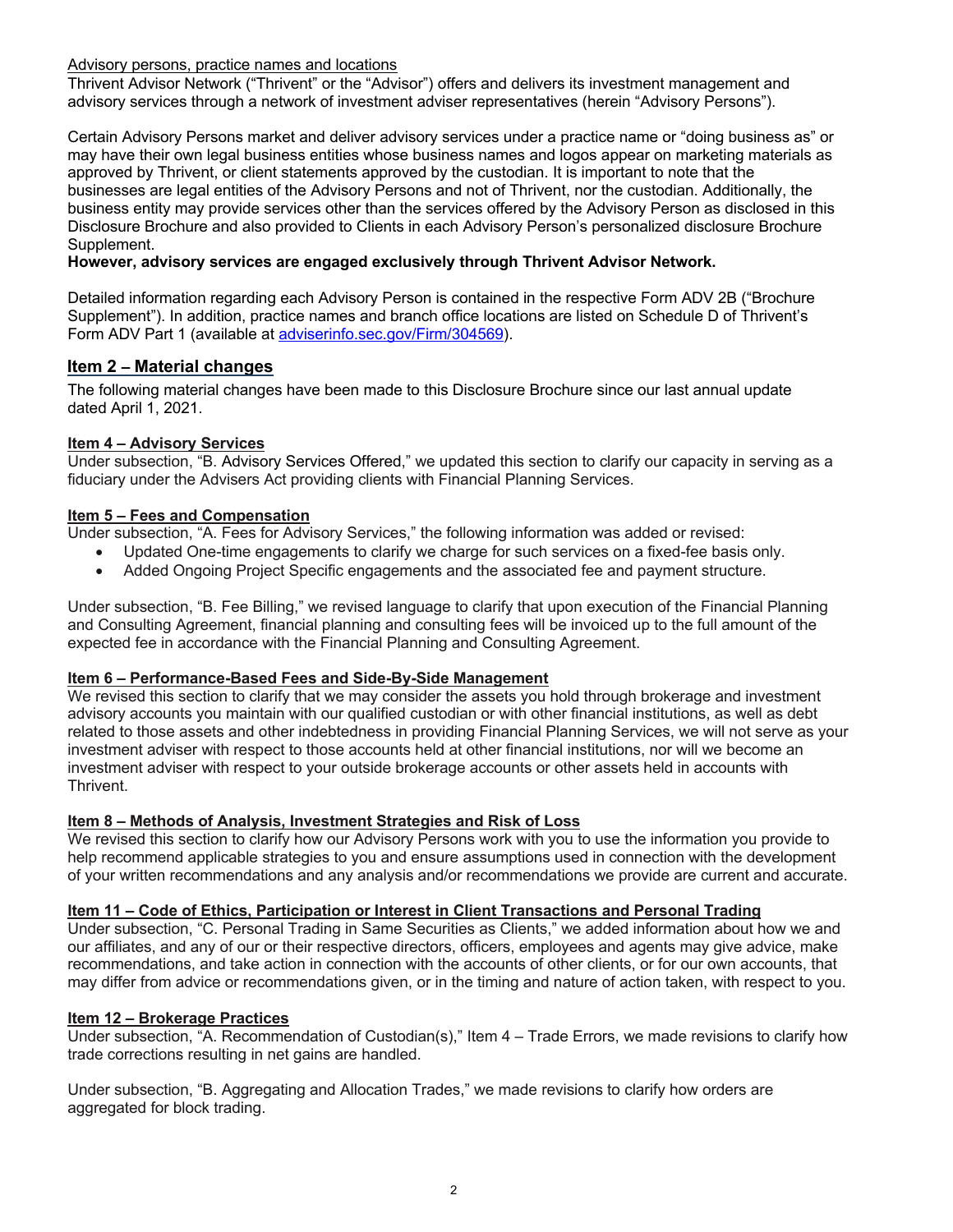### **Item 14 – Client Referrals and Other Compensation**

Under the subsection, "C. Other Compensation," the following information was added or revised:

- How Thrivent manages its conflicts of interest as it relates to us and our Advisory Persons receipt of compensation.
- Other compensation (cash or non-cash) Advisory Persons may receive from Thrivent or its affiliates.

### Future Changes

From time to time, the Advisor may amend this Disclosure Brochure to reflect changes in our business practices, changes in regulations or routine annual updates as required by the securities regulators. This complete Disclosure Brochure or a Summary of Material Changes shall be provided to you annually if a material change occurs in the business practices of Thrivent.

At any time, you may view the current Disclosure Brochure online at the SEC's Investment Adviser Public Disclosure website at adviserinfo.sec.gov by searching with the Advisor's firm name or CRD #304569. You may also request a copy of this Disclosure Brochure at any time, by contacting the Advisor at 612-844-8444.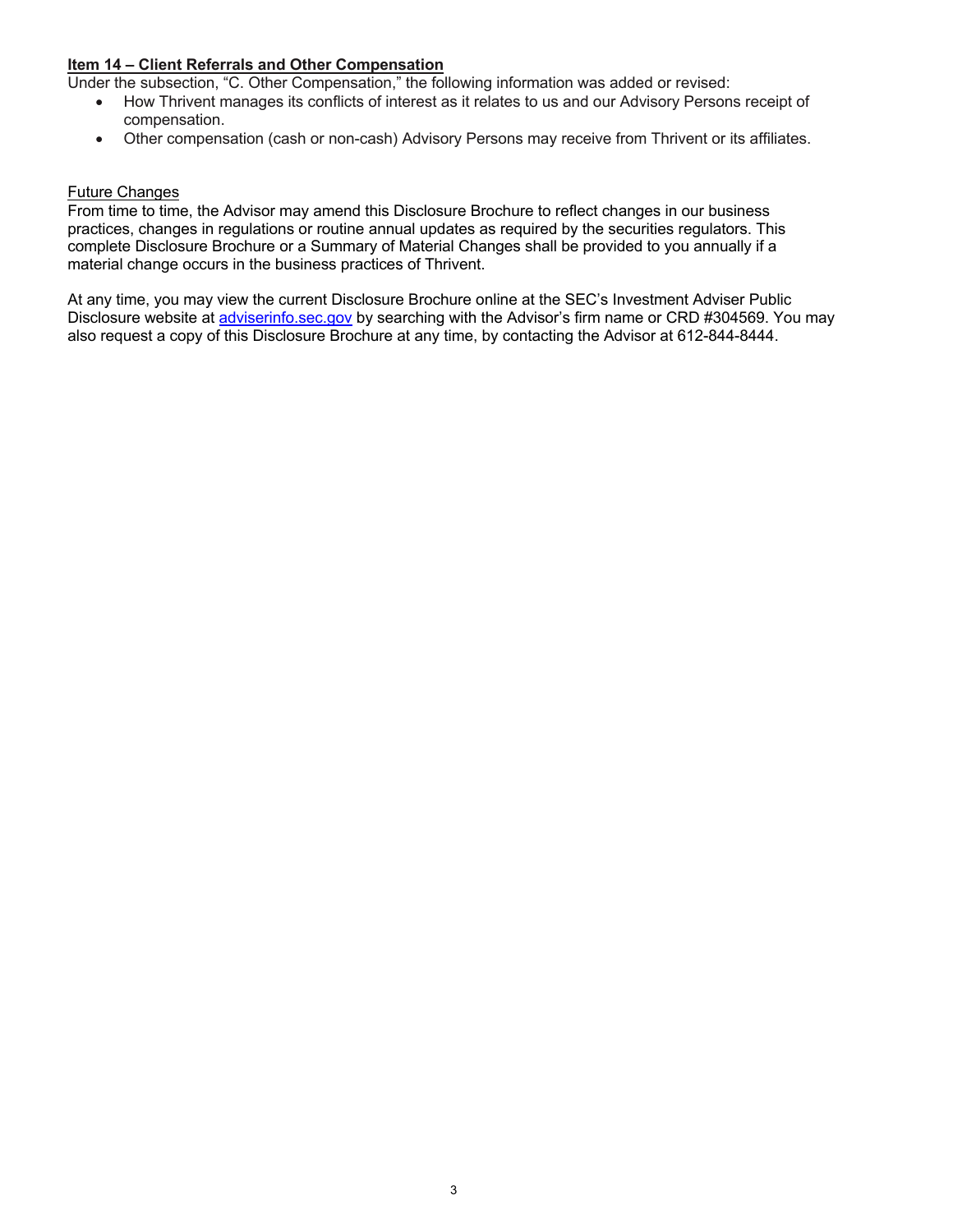### Item 3 - Table of Contents

| Item 11 - Code of Ethics, Participation or Interest in Client Transactions and Personal Trading 11 |  |
|----------------------------------------------------------------------------------------------------|--|
|                                                                                                    |  |
|                                                                                                    |  |
|                                                                                                    |  |
|                                                                                                    |  |
|                                                                                                    |  |
|                                                                                                    |  |
|                                                                                                    |  |
|                                                                                                    |  |
|                                                                                                    |  |
|                                                                                                    |  |
|                                                                                                    |  |
|                                                                                                    |  |
|                                                                                                    |  |
|                                                                                                    |  |
|                                                                                                    |  |
|                                                                                                    |  |
|                                                                                                    |  |
|                                                                                                    |  |
|                                                                                                    |  |
|                                                                                                    |  |
|                                                                                                    |  |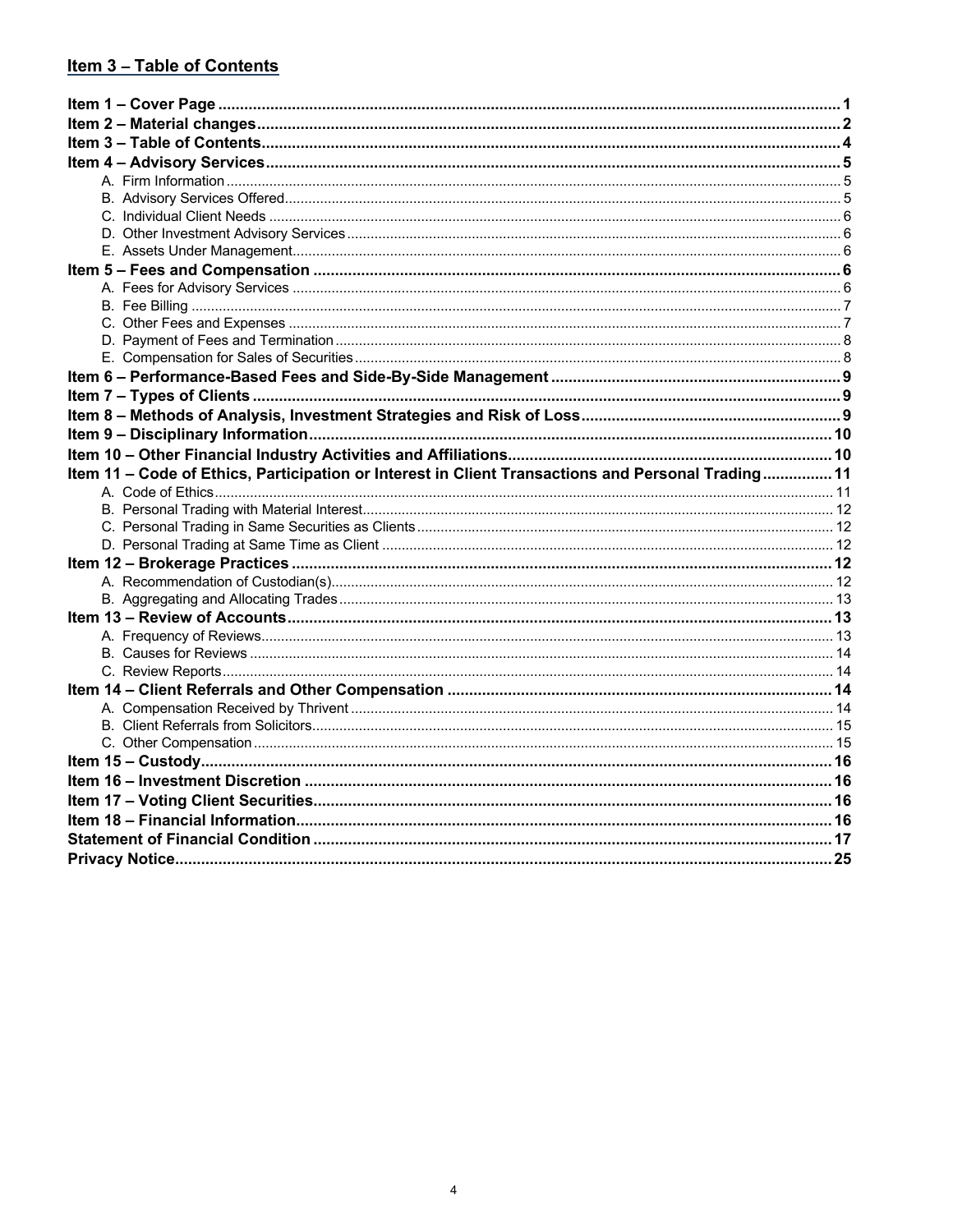### **Item 4 – Advisory Services**

### **A. Firm Information**

Thrivent is a registered investment adviser with the U.S. Securities and Exchange Commission ("SEC") offering investment advisory services since 2019. Thrivent is organized as a limited liability company ("LLC") under the laws of the State of Delaware. Thrivent is a wholly owned subsidiary of Thrivent Financial Holdings, Inc., a Delaware Corporation, which is in turn a wholly owned subsidiary of Thrivent Financial for Lutherans.

This Disclosure Brochure provides information regarding the qualifications, business practices, and the advisory services provided by Thrivent. Contact us at 612-844-8444 if you have questions regarding this Disclosure Brochure.

### **B. Advisory Services Offered**

Thrivent and its Advisory Persons (also collectively referred to as "Thrivent") offer investment advisory services to individuals, high-net-worth individuals, families, trusts, estates, businesses, and retirement plans (each referred to as a "Client").

Thrivent and its Advisory Persons serve as fiduciaries to Clients, as defined under the Investment Advisers Act of 1940, as amended (the "Advisers Act"), when offering these advisory services. Serving as a fiduciary under the Advisers Act means we must place your interest above our own when providing you Financial Planning Services. Thrivent's fiduciary commitment is further described in the Advisor's Code of Ethics. For more information regarding our Code of Ethics, please see Item 11 – Code of Ethics, Participation or Interest in Client Transactions and Personal Trading.

### Financial Planning and Consulting Services

Advisory Persons will typically offer a variety of financial planning and consulting services to Clients, pursuant to the Thrivent Financial Planning and Consulting Agreement or included as part of an overall wealth management engagement. Generally, such financial planning services will involve preparing written recommendations or rendering a financial consultation based on the Client's financial goals and objectives. This service may encompass one or more areas of need, including, but not limited to investment planning, retirement planning, estate planning, personal savings, education savings, insurance needs, and other areas of a Client's financial situation.

Advice provided through these services to the Client will usually include general recommendations for a course of activity or specific actions to be taken by the Client. For example, recommendations may include that Clients start or revise their investment programs, commence or alter retirement savings, establish education savings and/or charitable giving programs. Advisory Persons may also refer Clients to an accountant, attorney or other specialist, as appropriate for their unique situation. Advisory Persons will provide a written summary, which may include the Client's financial situation, observations, and recommendations.

Financial planning and consulting recommendations pose a potential conflict between the interests of the Advisor and the interests of the Client. For example, the Advisor has an incentive to recommend that Clients engage the Advisor for investment management services or to increase the level of investment assets with the Advisor, as it would increase the amount of Advisor Management Fees paid to the Advisor and its Advisory Persons. Clients are not obligated to implement any recommendations made by our Advisory Persons or maintain an ongoing relationship with the Advisor. If the Client elects to act on any of the recommendations made by our Advisory Persons, the Client is under no obligation to implement the transaction through the Advisor.

### Retirement Plan Advisory Services

Thrivent offers advisory services to retirement plans (each a "Plan") pursuant to The Employee Retirement Income Security Act of 1974 ("ERISA"). Services include both fiduciary and non-fiduciary services to the sponsor of the Plan (the "Plan Sponsor") and the participants of the Plan (the "Plan Participants"). Services are provided on a nondiscretionary basis (ERISA 3(21) Plan Consulting Services). Advisory services are negotiated based on the needs of the Plan and the direction and engagement by the Plan Sponsor and are included in the terms of the Thrivent Retirement Plan Advisory Agreement. For the avoidance of doubt, under no circumstances may the Advisor be given any power of attorney or other authority to act on behalf of the Plan.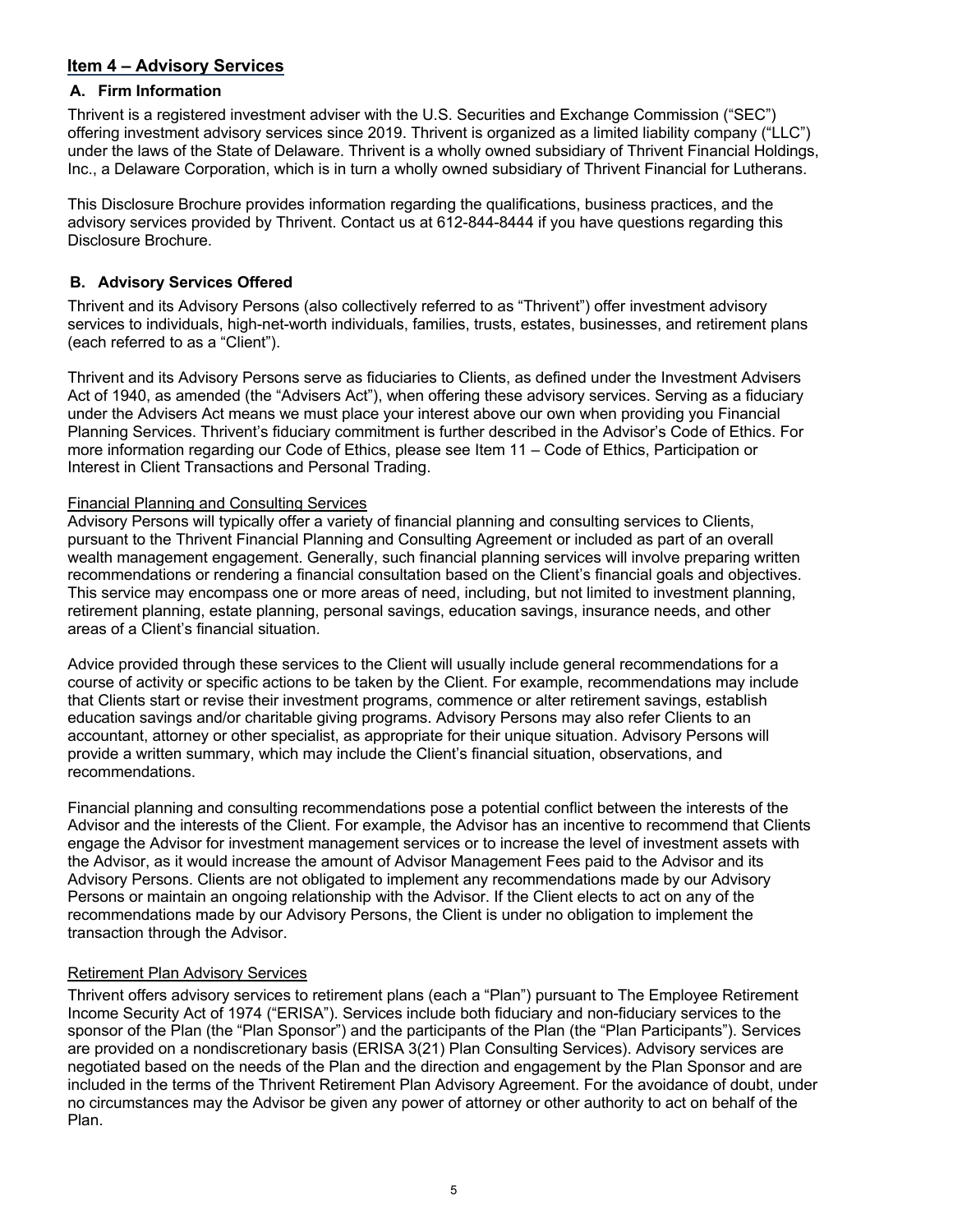Thrivent typically offers the following Plan Fiduciary Services pursuant to the scope and terms of Thrivent's agreement with each Plan Sponsor:

- Vendor Analysis.
- Employee Enrollment and Education Tracking.
- Investment Policy Statement ("IPS") Design and Monitoring.
- Investment Searches.
- Investment Review, Analysis and Monitoring.
- Performance Reporting.
- ERISA 404(c) Assistance.
- Qualified Default Investment Alternative Designation.

Thrivent may also offer communication and education services to the Plan and the Plan Participants, pursuant to the terms of the Retirement Plan Advisory Agreement. Services may include:

- Assist with Plan Participant enrollment.
- Plan Participant Investment Education.
- Periodic on-site visits with Plan Sponsor for account updates and reviews.
- Periodic Plan Participant Education Advice (may require separate engagement by the Plan Participant).

### Educational Seminars

Advisory Persons of Thrivent may offer financial education seminars to Clients and prospective clients on various financial topics. Such events and services may be part of an overall consulting engagement or a marketing event and may be subject to the financial planning and consulting services fees as described in Item 5.B. below.

### **C. Individual Client Needs**

Your Advisory Person will need to obtain information from you about your financial situation, tax status, financial goals, investment objectives, risk tolerance, and other relevant matters. You will also need to inform your Advisory Person in writing of any investment policies, guidelines, or restrictions relating to your financial situation whether they arise by law, contract or otherwise.

### **D. Other Investment Advisory Services**

Thrivent also offers investment management services on a discretionary and nondiscretionary basis. These include wrap fee and non-wrap fee programs, as well as an independent manager and investment platform program. Advisor sponsors a Thrivent Wrap Fee Program where Clients receive ongoing investment advice, brokerage and related services—including performance, custody and transaction reporting for a single assetbased fee. Depending on the level of trading for the Client's account(s) in a particular year, the Client may pay more or less in total fees than if the Client paid his or her own transaction fees. Thrivent also offers investment management services where Clients receive ongoing investment advice, but separately pay for securities transactions and brokerage-related fees. The Independent Manager and Investment Platform program offers Clients the ability to utilize unaffiliated investment managers on wrap-fee or non-wrap-fee basis. Review the Thrivent Disclosure Brochure and Wrap Fee Program Brochure for a full description of the respective investment management services.

### **E. Assets Under Management**

As of December 31, 2021, the Advisor had \$6,301,880,041 in discretionary assets and \$227,289,191 in nondiscretionary assets.

### **Item 5 – Fees and Compensation**

The following paragraphs detail the fee structure and compensation methodology for services provided by the Advisor. Each Client engaging the Advisor for services described herein must enter into a written agreement with the Advisor.

### **A. Fees for Advisory Services**

### Financial Planning and Consulting Services

Fees for financial planning and consulting services are negotiated on a case-by-case basis and are billed on either an hourly or fixed-fee basis as agreed in the respective Client agreement. Financial planning or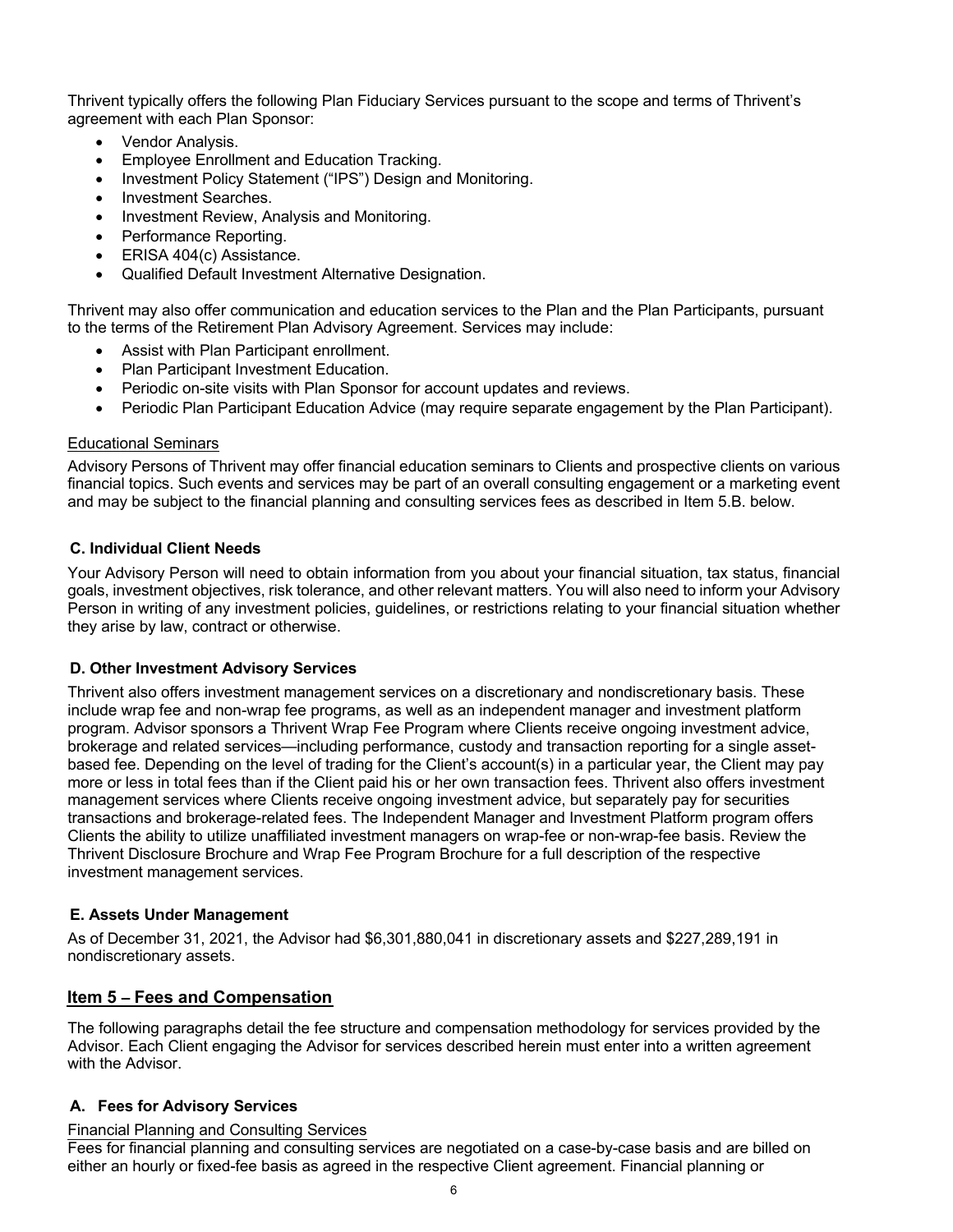consulting services may be included as part of an overall wealth management engagement or provided as a separate engagement. For separate engagements, financial planning and consulting services are offered as a fixed project scope or on an ongoing engagement.

*One-time engagements* are offered on a fixed-fee basis as determined prior to engaging for these services. Fixedfee engagements typically range from \$300 to \$20,000. Certain complex engagements may be offered at a higher fee. Fees are based on several factors, including the experience of the Advisory Person performing the services, the complexity of the Client's situation, and/or duration of the services to be provided. An estimate for total hours and/or costs will be provided to the Client prior to engaging for these services.

*Ongoing project-specific-engagements* are offered on an hourly-fee basis requiring an initial deposit with the balance due and payable in arrears upon completion of the deliverables. Hourly engagements are billed at a rate of up to \$500 per hour. A detailed invoice will be provided after each billing period along with a written summary of recommendations.

*Ongoing financial planning and consulting engagements* may be offered at a fixed annual fee, generally payable in advance of each calendar quarter. Fees are based on several factors, including the experience of the Advisory Person performing the services, the complexity the Client's situation and/or number or meetings during the year. Fees may exceed the fixed engagement fee rate above for complex situations. The total annual fee will be provided to the Client prior to engaging for these services. Ongoing financial planning and consulting engagements will continue until terminated by either party in accordance with the Financial Planning and Consulting Agreement.

### Retirement Plan Advisory Services

Retirement plan advisory fees may be paid in advance or in arrears, as determined by the Plan or Plan Sponsor, pursuant to the terms of the Thrivent Retirement Plan Advisory Agreement. If the Plan or Plan Sponsor elects to pay the Advisory Fee in advance, the fee is billed quarterly, in advance of each quarter, based on the fair market value of portfolio assets supervised by the Advisor on the last business day of the preceding quarter. If the Plan or Plan Sponsor elects to pay the Advisory Fee in arrears, the Advisory Fee is billed quarterly, in arrears, based on the fair market value of portfolio assets supervised by the Advisor on the last business day of the immediately preceding quarter.

Fees are generally based on the market value of assets in the Plan at the end of the prior calendar quarter and charged at an annual rate of up to 1.00%.

Alternatively, the Plan Sponsor and Thrivent may arrange to have fees billed at a fixed annual fee.

### **B. Fee Billing**

### Financial Planning Services and Educational Seminars

Upon execution of the Financial Planning and Consulting Agreement, financial planning and consulting fees will be invoiced up to the full amount of the expected fee in accordance with the Financial Planning and Consulting Agreement.

### Retirement Plan Advisory Services

Retirement plan advisory fees will be directly invoiced to the Plan Sponsor or deducted from the account of each Plan Participant, depending on the terms of the Thrivent Retirement Plan Advisory Agreement. Regardless of whether the Plan or Plan Sponsor elects that the Plan pay the Advisory Fee or that the Plan Sponsor pay the Advisory Fee, the Advisor will provide the Plan Sponsor, if required, a written invoice itemizing the fee, including the calculation period covered by the fee, the account value and the methodology used to calculate the fee.

### **C. Other Fees and Expenses**

Clients may incur certain fees or charges imposed by third parties in connection with investments made on behalf of the Client's account(s). Expenses related to the ordinary servicing of the account(s), including custody fees, security transaction fees, and/or program fees will be paid by the Plan. Other non-ordinary fees or fees incurred at the direction of the Plan or the Plan Sponsor shall be paid by the Plan. In addition, all fees paid to Thrivent for investment advisory services are separate and distinct from the expenses charged by mutual funds and ETFs to their shareholders, if applicable. These fees and expenses are described in each fund's prospectus.

These fees and expenses will generally be used to pay management fees for the funds, other fund expenses, account administration (e.g., custody, brokerage and account reporting), and a possible distribution fee. A Client could invest in these products directly, without the services of Thrivent, but would not receive the services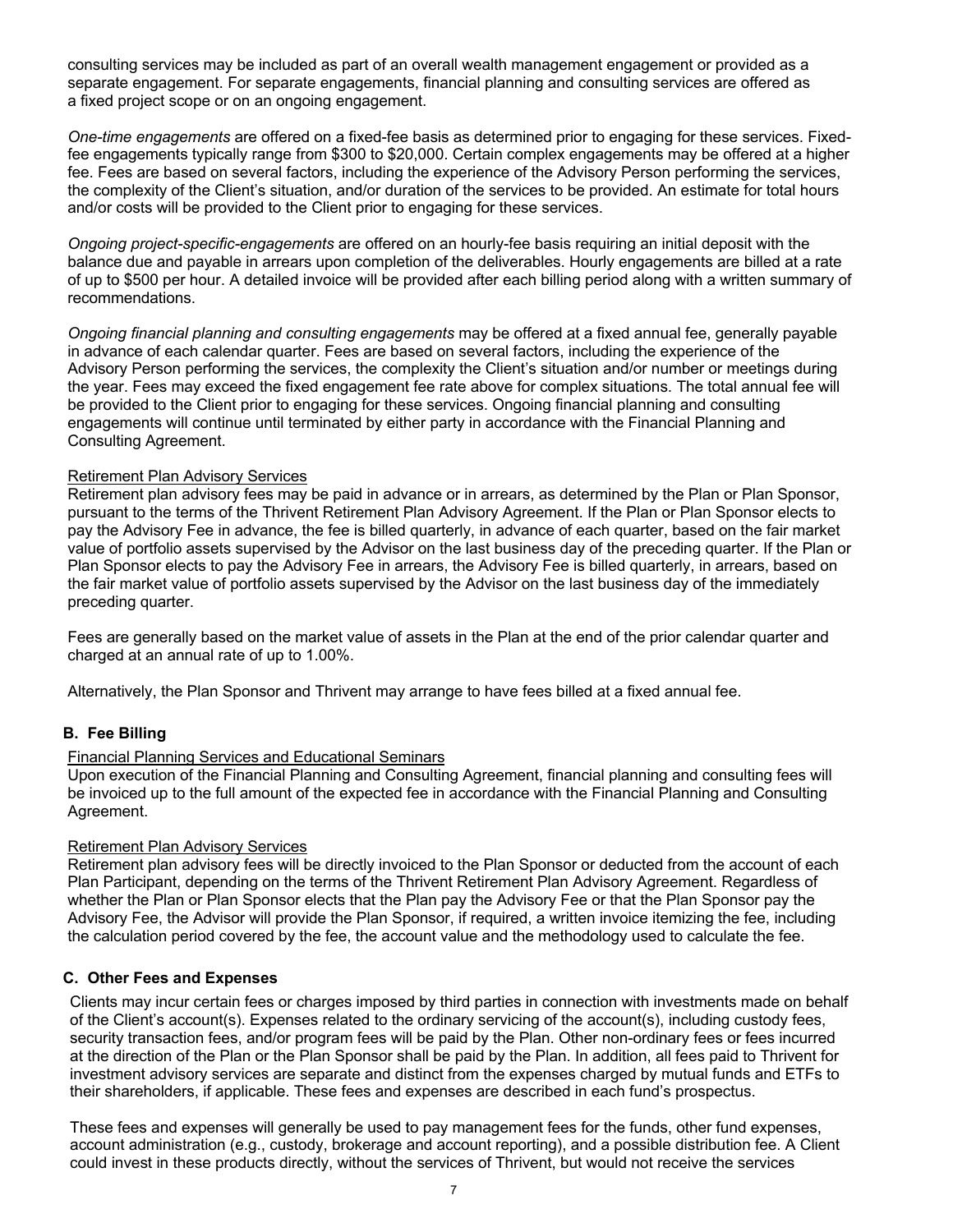provided by Thrivent, which are designed, among other things, to assist the Client in determining which products or services are most appropriate for each Client's financial situation and objectives. Accordingly, the Client should review both the fees charged by the fund(s) and the fees charged by Thrivent to fully understand the total fees to be paid. Fees paid to Independent Managers are not shared with Thrivent. Review Item 12 – Brokerage Practices for information about our brokerage practices.

### **D. Payment of Fees and Termination**

### Financial Planning Services

Upon termination of the Thrivent Financial Planning and Consulting Services Agreement, the Client shall be responsible for fees based on the nature of the engagement and the services rendered by Thrivent. For ongoing project-specific engagements on an hourly basis, the Client shall be responsible for fees based on the hours of service performed by Thrivent and its Advisory Persons. For one-time and ongoing engagements on a fixed fee, the retained fee shall be based on the percentage of the engagement deliverable(s) completed at the time of termination. Upon termination, any unearned prepaid fees will be promptly refunded to the Client.

### Retirement Plan Advisory Services

If the Plan or Plan Sponsor elects to pay the Advisory Fee in advance, the fee is billed quarterly, in advance of each quarter, based on the fair market value of portfolio assets supervised by the Advisor on the last business day of the preceding quarter. Either party may request to terminate the retirement plan advisory agreement, at any time, by providing advance written notice to the other party.

The Plan shall be responsible for advisory fees up to and including the effective date of termination. Upon termination, Thrivent will promptly refund any unearned, prepaid fees to the Plan. The retirement plan advisory agreement with Thrivent is non-transferable without the Plan Sponsor's consent.

### **E. Compensation for Sales of Securities**

Thrivent does not buy or sell securities to generate securities commissions and does not receive any compensation for securities transactions in any Client account, other than the investment advisory fees noted above.

Certain Advisory Persons are also registered representatives of Purshe Kaplan Sterling Investments, Inc. ("PKS"). PKS is an unaffiliated registered broker-dealer (CRD# 35747), member FINRA, SIPC. As a registered representative of PKS, the Advisory Person will implement securities transactions under PKS and not through Thrivent. In such instances, the Advisory Person will receive commission-based compensation in connection with the purchase and sale of securities, including 12b-1 fees for the sale of investment company products.

Compensation earned by the Advisory Person in one's capacity as a registered representative is separate and in addition to the Advisor's fees earned for the Financial Planning and Consulting Services described in this Disclosure Brochure. This practice presents a conflict of interest because the Advisory Person who is a registered representative has an incentive to effect securities transactions for the purpose of generating commissions rather than solely based on the client's needs. Clients are not obligated to implement any recommendation provided by the Advisor nor Advisory Persons. Neither the Advisor nor Advisory Persons will earn ongoing investment advisory fees in connection with any products or services implemented in the Advisory Person's separate capacity as a registered representative of PKS. Review Item 10 – Other Financial Industry Activities and Affiliations.

In addition, certain Advisory Persons are licensed as independent insurance professionals. In their capacity as licensed insurance professionals, Advisory Persons will earn commission-based compensation for implementing insurance products on behalf of Clients, which may include insurance products offered by affiliates of the Advisor. Insurance commissions earned by an Advisory Person is separate and in addition to Thrivent's investment advisory fees. This practice presents a conflict of interest as an Advisory Person may have an incentive to recommend insurance products for the purpose of generating commissions rather than solely based on Client needs. Further, affiliates of Thrivent will also earn revenue if insurance products offered by one of the Advisor's affiliates are implemented. Clients are under no obligation, contractually or otherwise, to purchase insurance products through any person affiliated with Thrivent or otherwise. Review Item 10 below – Other Financial Industry Activities and Affiliations.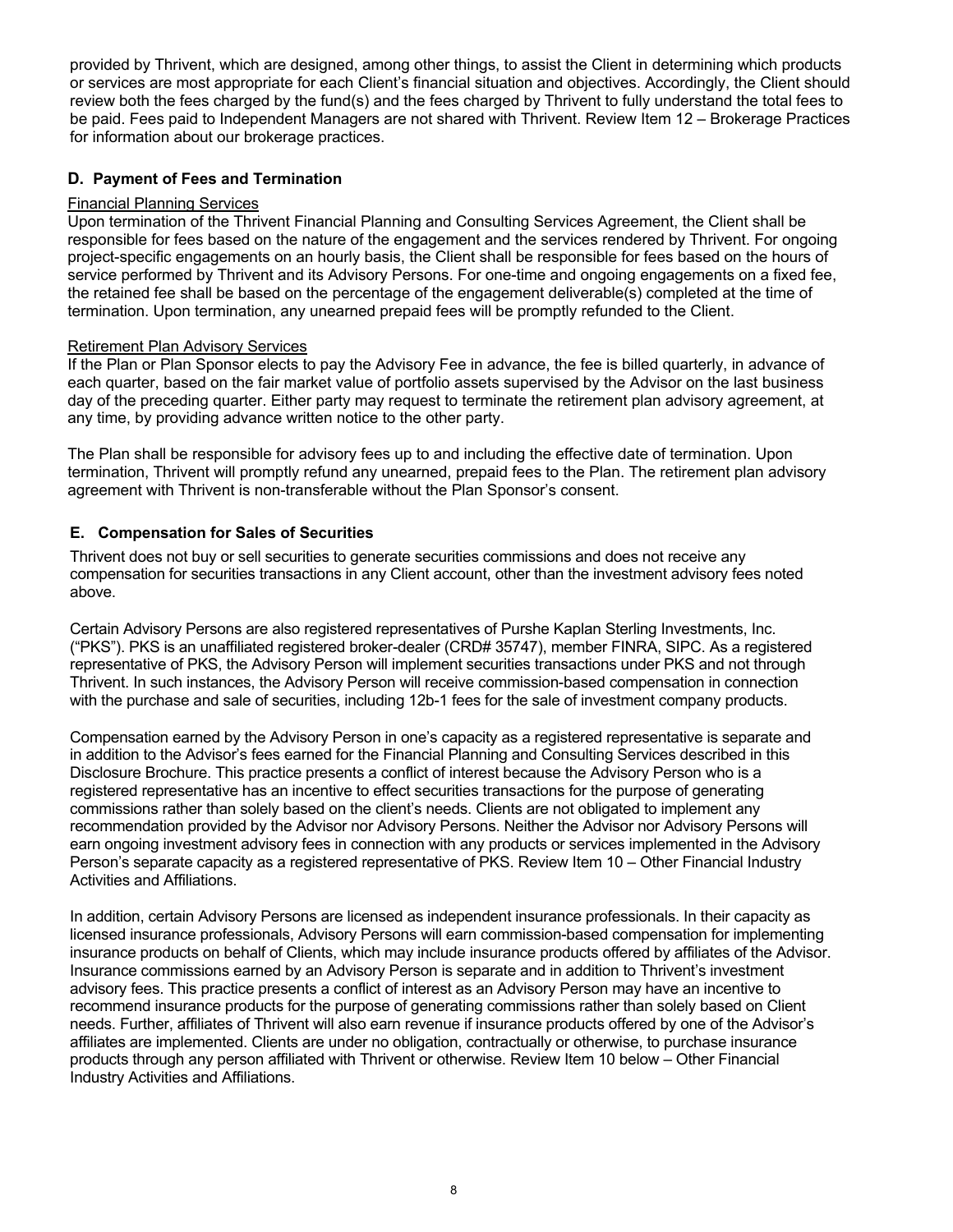### **Item 6 – Performance-Based Fees and Side-By-Side Management**

Thrivent does not charge performance-based fees for its investment advisory services. We may consider, among other assets, the assets you hold through brokerage and investment advisory accounts you maintain with our qualified custodian or with other financial institutions, as well as debt related to those assets and other indebtedness in providing Financial Planning Services. Although we will factor the assets you hold through your investment advisory accounts held at our qualified custodian and elsewhere into our analysis, we will not serve as your investment adviser with respect to those accounts held at other financial institutions, nor will we become an investment adviser with respect to your outside brokerage accounts or other assets held in accounts with Thrivent by virtue of our evaluating your holdings in those brokerage or other accounts in preparing advice and written recommendations as part of the Service. Carefully evaluate with your Advisory Person whether Financial Planning Services are appropriate for you and meet your particular needs.

### **Item 7 – Types of Clients**

Thrivent offers investment advisory services to individuals, high-net worth individuals, families, trusts, estates, businesses, and retirement plans. Thrivent does not impose a minimum account requirement for the services described in this Disclosure Brochure.

### **Item 8 – Methods of Analysis, Investment Strategies and Risk of Loss**

During the planning process, certain general assumptions relating to the market and interest and other rates will be utilized, including, but not limited to, rates of investment performance, inflation rates and tax rates. The recommendations may contain projections relating to our view of the probability Clients will reach their stated financial goals, scenario analyses and an assessment of what may occur upon certain proposed changes to the stated assumptions. The projections rely on hypothetical economic scenarios and assessments using the stated assumptions and are based in large part on the information Clients supply.

Advisory Persons may rely on a number of tools to assist in the financial planning process, including asset allocation and various types of software. Thrivent's Financial Planning and Consulting Service is generally designed with a view toward long-term investing. Advisory Persons provide financial planning services concerning various types of securities, investment and certain insurance products. Clients should be aware that investing in securities, investment and insurance products involves inherent risks, including the possible loss of the total principal amount invested. Carefully review all agreement and product offering documents to better understand the risks associated with each security, investment and insurance product.

As part of the financial planning process, based on the financial planning topics Clients select, certain assumptions regarding their current personal goals and objectives will be utilized, such as their ongoing expenses, desired retirement age, and the number of years until their children enroll in college. Additionally, certain general assumptions relating to the market and interest and other rates will also be utilized, including, but not limited to, rates of investment performance, inflation rates and tax rates. The recommendations may contain projections, such as the likelihood of various investment outcomes or the performance of investment products and services, and are based on the assumptions referenced above. These projections are hypothetical economic scenarios and do not reflect actual investment results or guarantee future results. Items such as future investment results, cash inflows and outflows, and taxes cannot be accurately predicted. The Client's investment results and the actual rates of return they will experience will vary from such projections and are not guaranteed. Assumptions must be reconsidered when situations change to help ensure the results are adjusted accordingly. Work with your Advisory Person to ensure assumptions used in connection with the development of your written recommendations and any analysis and/or recommendations we provide are current and accurate. As part of the planning process, your Advisory Person will use the information you provide and any supporting policies, guidelines, or restrictions to help recommend applicable strategies to you. You may also be asked to provide your Advisory Person with copies of relevant documentation relating to your financial situation, including but not limited to, statements of investment and retirement accounts, tax returns, and other documents such as insurance contracts, and employee benefit statements.

Various tools and projections may be utilized and will make fixed assumptions about general economic conditions and market events, including future performance of the equity markets, inflation rates or interest rates. Clients and their Advisory Person can evaluate their financial strategy and planning options modeling varying potential outcomes regarding such markets and rates. There is no guarantee these potential outcomes will be obtained, and results may vary with each use of the applicable tools and projections over time as additional historical data becomes available or if tools and/or methodologies are modified.

We make a number of assumptions (as referenced above) based on the choices Clients make; the information Clients provide, including ongoing expenses and available assets for investments; our assumption that the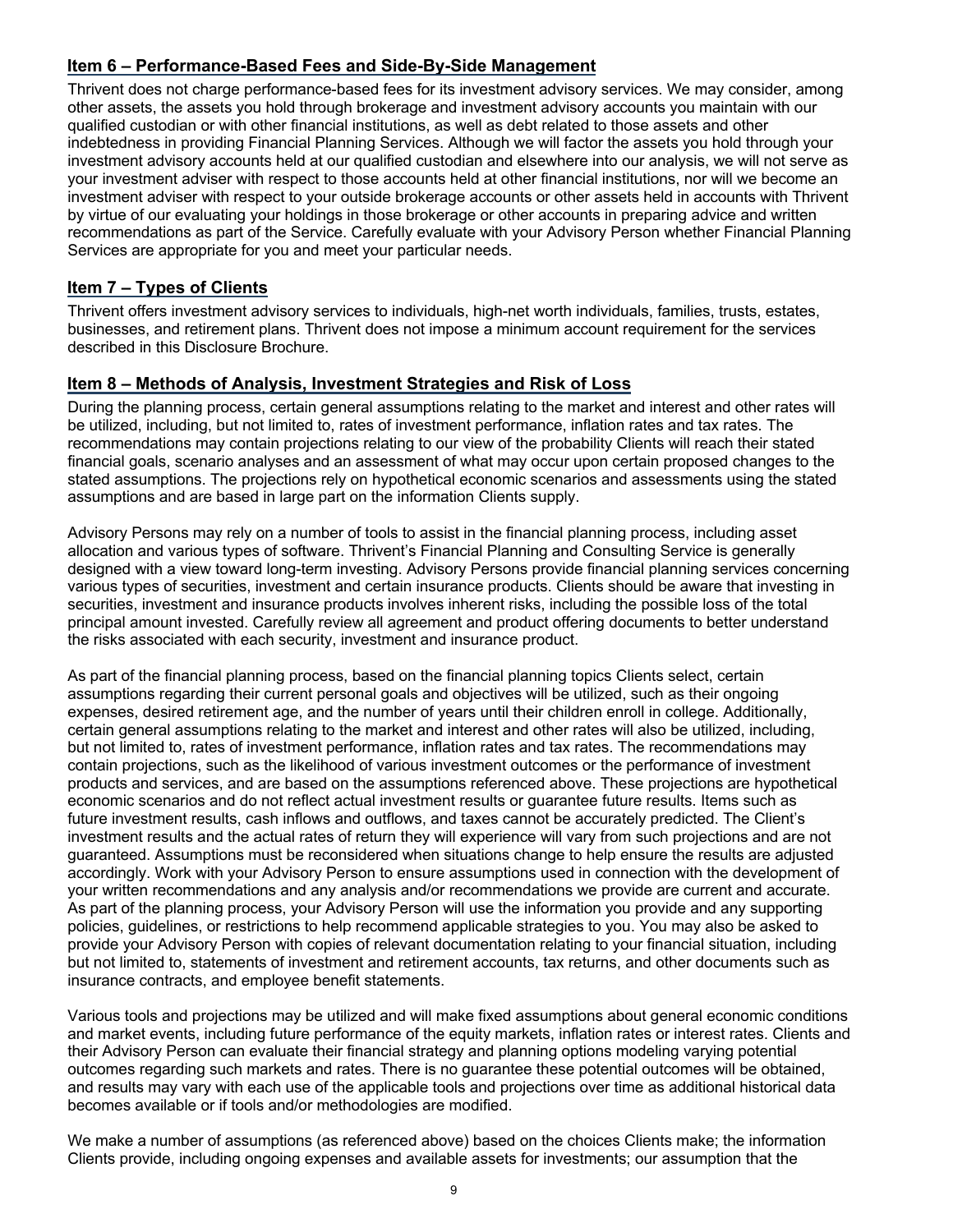investment strategies may include Thrivent's asset allocation models; and products Clients purchased through their Advisory Person, if any. To the extent the information Clients provide and/or the assumptions regarding strategies and allocations are not realized, the results of the analysis may not be useful or appropriate. As a result, it is important for Clients to understand the assumptions utilized in the development of recommendations for Clients and notify their Advisory Person if their personal circumstances change and vary from the stated assumptions.

In addition, the same methodologies may produce different results over time as additional historical data becomes available or if the assumptions or methodologies are modified. We also provide model or other asset allocation and portfolio construction strategies that can produce different results because they use different methodologies and goals, and because those services may be targeted to a specific group of individuals with different economic situations and goals. The assumptions used in Client recommendations are based on the information Clients provide and review with their Advisory Persons. Items such as investment results, cash inflows and outflows, and taxes cannot be accurately predicted in the future, so the Client's actual results will vary from what is illustrated. Assumptions must be reconsidered on a frequent basis to help ensure the results are adjusted accordingly.

Recommendations and advice provided to Clients are not predictions of actual results. Actual results may vary to a material degree due to external factors beyond the scope and control of Thrivent and Advisory Persons. Historical data is used to produce assumptions as part of Client recommendations, such as rates of return. It is important to remember that past performance is not a guarantee or predictor of future performance. Recommendations to Clients will generally include model portfolios or allocation to asset class categories, not specific security selections. The recommendations from this Service do not constitute an offer or recommendation to buy or sell a particular investment or product. All investments involve some degree of risk, including the potential loss of principal invested. The illustrations are not indicative of future performance of actual investments, which will fluctuate over time and may lose value.

Individual prospectuses for applicable securities, including mutual funds held in an account, contain more complete information on the investment objectives, risks, charges and expenses of the investment company, which investors should read and consider before investing. To obtain prospectuses, contact your Advisory Person.

As noted above, Thrivent generally employs a long-term investment strategy for its Clients, as consistent with their financial goals.

**Past performance is not a guarantee of future returns. Investing in securities and other investments involves a risk of loss that each Client should understand and be willing to bear. Clients are reminded to discuss these risks with our Advisory Persons.**

### **Item 9 – Disciplinary Information**

**There are no material legal or disciplinary events involving Thrivent.** Thrivent values the trust Clients place in the Advisor. The Advisor encourages Clients to perform the requisite due diligence on any advisor or service provider that the Client engages. The backgrounds of the Advisor and its Advisory Persons are on the Investment Adviser Public Disclosure website at adviserinfo.sec.gov by searching with the Advisor's name or CRD# 304569.

### **Item 10 – Other Financial Industry Activities and Affiliations**

Advisory Persons may have their own legal business entities whose business names and logos may appear on marketing materials as approved by Thrivent, or client statements approved by the Custodian. It is important to note that the businesses are legal entities of the Advisory Persons and not of Thrivent, nor the Custodian.

Additionally, the business entity may provide services other than the services offered by the Advisory Person as disclosed in this Disclosure Brochure and also provided to Clients in each Advisory Person's personalized disclosure Brochure Supplement.

### Insurance Company

The Advisor is also a licensed insurance agency, and as such, may offer certain insurance products on a commission basis. Advisory Persons may generally introduce Clients to affiliated (e.g., Thrivent Financial for Lutherans) and unaffiliated insurance agencies to manage the insurance process. Advisory Persons will receive a portion of the insurance commission earned by the insurance agency. No Client shall be under any obligation to purchase any insurance products from the Advisor or such introduced insurance agency. The recommendation by an Advisory Person that a Client purchase an insurance product presents a conflict of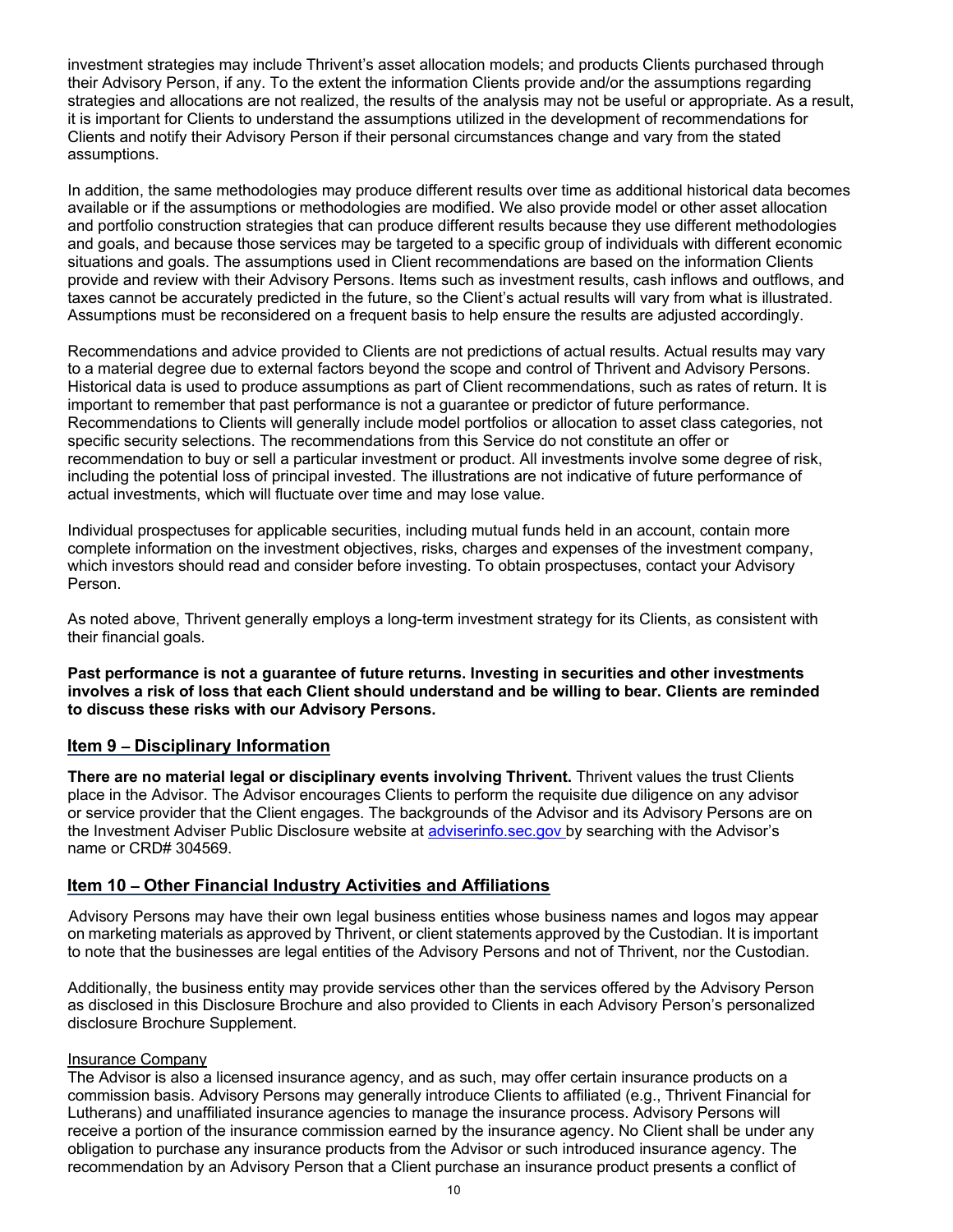interest, as the receipt of commissions may provide an incentive to recommend insurance products based on commissions to be received, rather than based on a particular Client's need. Clients are reminded that they remain free to purchase insurance products through other insurance agencies.

### Affiliates of the Advisor

Thrivent is a wholly owned subsidiary of Thrivent Financial Holdings, Inc., which in turn is a wholly owned subsidiary of Thrivent Financial for Lutherans. Thrivent Financial Holdings, Inc. also has other subsidiaries that engage in activities that may be material to Thrivent's investment advisory business or its investment advisory clients.

Thrivent Financial for Lutherans ("Thrivent Financial") is a registered investment adviser providing investment management services to Thrivent Series Fund, Inc. and Thrivent Cash Management Trust and responsible for fund administration for these entities. Thrivent Financial is also a fraternal benefit society that issues Thrivent Financial life insurance, variable annuity, fixed indexed annuity and fixed-rate annuity contracts. Thrivent Financial markets life, health and disability insurance to Christians in all 50 U.S. states and the District of Columbia. It is more profitable for Thrivent Financial to sell products issued by Thrivent Financial and its affiliates than those issued by other companies. As a result, the Advisor has a financial incentive to recommend them over other companies' products.

Information about these affiliates and how they work together to offer Clients financial products and services is provided below.

*Thrivent Investment Management Inc.* (CRD # 18387) is registered as an investment adviser and broker-dealer with the SEC and is a member of FINRA/SIPC. Thrivent Investment Management Inc. offers financial planning services and managed accounts programs to clients. In its capacity as broker-dealer, it actively markets mutual fund shares, variable insurance contracts and general securities to its clients through its registered representatives. It also serves as the principal underwriter and distributor of variable annuities and insurance issued by Thrivent Financial. **Advisory Persons of Thrivent may, but are not obligated to, utilize any of the products or services offered by** Thrivent Investment Management Inc. Thrivent Investment Management Inc. and Thrivent may also share certain supervised persons and management persons.

*Thrivent Distributors, LLC* is an indirect, wholly owned subsidiary of Thrivent Financial and is a registered brokerdealer serving as the principal underwriter and distributor for Thrivent Mutual Funds.

*Thrivent Asset Management, LLC* is an indirect, wholly owned subsidiary of Thrivent Financial and the registered investment adviser providing portfolio management and fund administration services to Thrivent Mutual Funds and Thrivent Core Funds. Thrivent Mutual Funds are distributed by Thrivent Investment Management Inc.'s registered professionals and Thrivent Distributors, LLC.

*Thrivent Trust Company* is a wholly owned subsidiary of Thrivent Financial and serves as a federal savings bank offering professional fiduciary and discretionary investment management services.

*Newman Financial Services LLC* – This entity is a commonly controlled insurance company offering long-term care insurance.

*PKS (unaffiliated broker-dealer)* – As noted in Item 5 above, Certain Advisory Persons are also registered representatives of PKS. As a registered representative of PKS, the Advisory Person will receive commissions for the implementation of recommendations for commissionable transactions. Clients are not obligated to implement any recommendation provided by the Advisory Person.

### Other Business Arrangements

Tax and Accounting Services – Certain Supervised Persons of Thrivent may also provide tax and accounting services for Clients, which are separate and distinct from the investment advisory services. Clients of Thrivent are not obligated to utilize these services offered by our Supervised Persons. Neither Thrivent nor its affiliates provide legal advice. Clients are urged to consult with their tax professional, legal advisor or accountant, as applicable, for such advice and questions.

### **Item 11 – Code of Ethics, Participation or Interest in Client Transactions and Personal Trading**

### **A. Code of Ethics**

Thrivent has implemented a Code of Ethics (the "Code") that defines the Advisor's commitment to each Client. This Code applies to all persons associated with Thrivent ("Supervised Persons"). The Code was developed to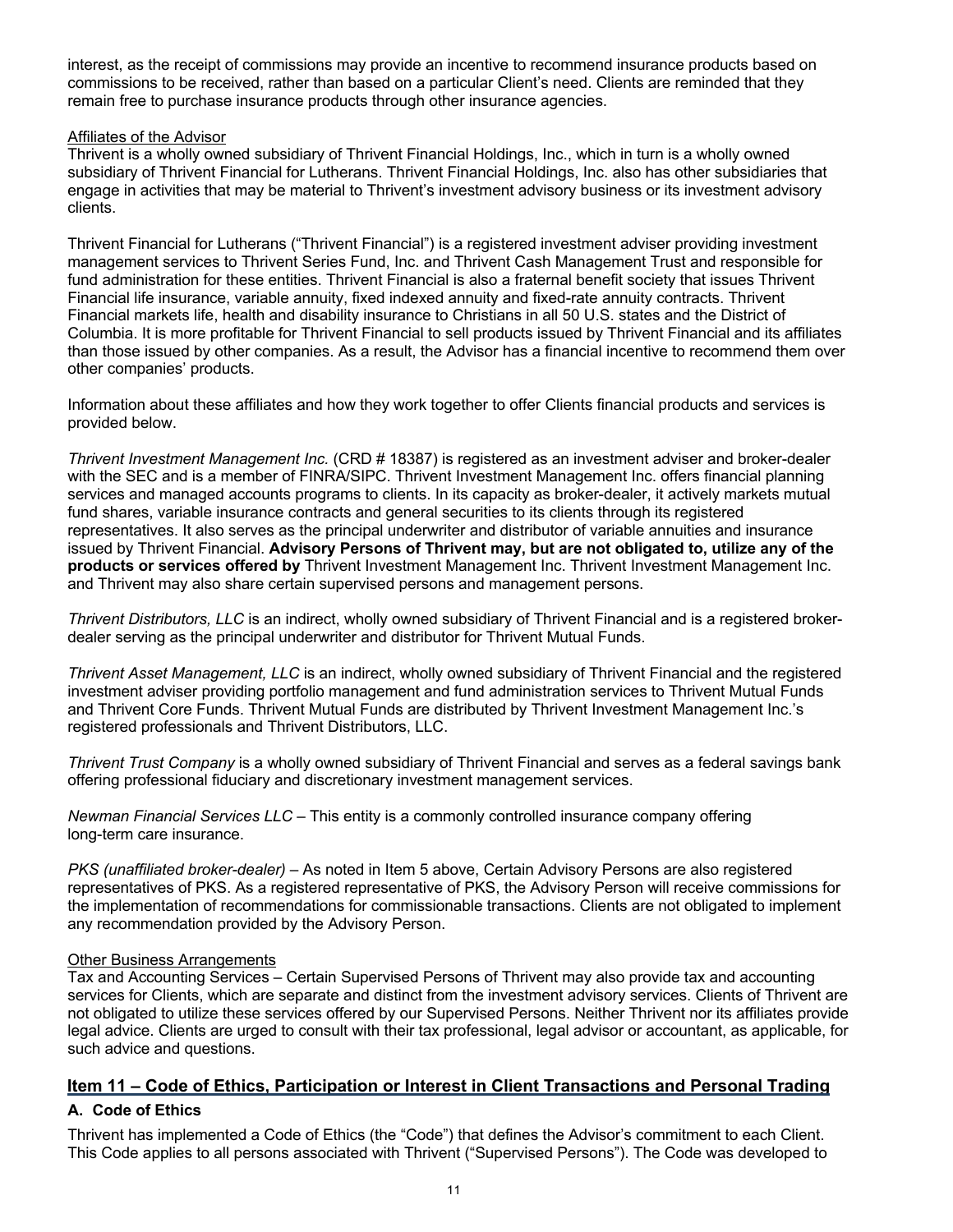provide general ethical guidelines and specific instructions regarding the advisor's duties to the Client. Thrivent and its personnel owe a duty of loyalty, fairness and good faith towards each Client. It is the obligation of Thrivent Supervised Persons to adhere not only to the specific provisions of the Code, but also to the general principles that guide the Code. The Code of Ethics covers a range of topics that address employee ethics and conflicts of interest. To request a copy of the Code, please contact the Advisor at 612-844-8444 or compliance@thriventadvisornetwork.com.

### **B. Personal Trading with Material Interest**

Thrivent allows Supervised Persons to purchase or sell the same securities that may be recommended to and purchased on behalf of Clients. Thrivent does not act as principal in any transactions. In addition, the Advisor does not act as the general partner of a fund, or advise an investment company.

### **C. Personal Trading in Same Securities as Clients**

Thrivent allows Supervised Persons to purchase or sell the same securities that may be recommended to and purchased on behalf of Clients. Owning the same securities that are recommended (purchase or sell) to Clients presents a potential conflict of interest that must be disclosed to Clients and mitigated through policies and procedures. As noted above, we have adopted a Code of Ethics, which addresses insider trading (material nonpublic information controls) and personal securities reporting procedures. When trading for personal accounts, Supervised Persons of Thrivent have a conflict of interest if trading in the same securities. The fiduciary duty to act in the best interest of its Clients can be violated if personal trades are made with more advantageous terms than Client trades, or by trading based on material non-public information. This risk is mitigated by Thrivent requiring of its employees and Supervised Persons to report personal securities trades for review by the Compliance Department.

We and our affiliates, and any of our or their respective directors, officers, employees, and agents may give advice, make recommendations, and take action in connection with the accounts of other clients, or for our own accounts, that may differ from advice or recommendations given, or in the timing and nature of action taken, with respect to you. Engaging in Advisory Services with you does not limit or restrict in any way our abilities to purchase, sell, or trade in any securities or other investments for our own accounts or taking action in securities that may differ from or be inconsistent with the advice given or recommendations provided to you in your written recommendations summary.

The Advisor has also adopted written policies and procedures to detect the misuse of material, non-public information.

### **D. Personal Trading at Same Time as Client**

While Thrivent allows Supervised Persons to purchase or sell of the same securities that may be recommended to and purchased on behalf of Clients, such trades are typically aggregated with Client orders or traded afterward.

### **Item 12 – Brokerage Practices**

### **A. Recommendation of Custodian(s)**

Thrivent's Financial Planning Services do not include engaging in securities transactions as described above in the Advisory Services section of this Brochure.

With respect to the Retirement Plan Advisory Services, Advisor currently maintains a custodial relationship with Fidelity Brokerage Services, LLC ("Fidelity") and Charles Schwab & Co., Inc. ("Schwab"), or the Plan may utilize Custodians other than Fidelity or Schwab. In any event, all transactions for assets of the Plan shall be governed by and subject to the terms and conditions of any separate agreement required by Custodian. Thrivent does not have discretionary authority to select the broker-dealer/custodian for custody and execution services. The Client will engage the broker-dealer/custodian (herein the "Custodian") to safeguard Client assets and authorize Thrivent to direct trades to this Custodian as agreed in the investment advisory agreement.

Further, Thrivent does not have the discretionary authority to negotiate commissions on behalf of Clients on a trade-by-trade basis.

Where Thrivent does not exercise discretion over the selection of the Custodian, it may recommend the Custodian(s) to Clients for custody and execution services. Thrivent may recommend the Custodian based on criteria such as, but not limited to, reasonableness of commissions charged to the Client, services made available to the Client, and its overall reputation. Clients are not obligated to use the recommended Custodian and Thrivent will not charge any extra fee or cost associated with using a Custodian not recommended by Thrivent. However, if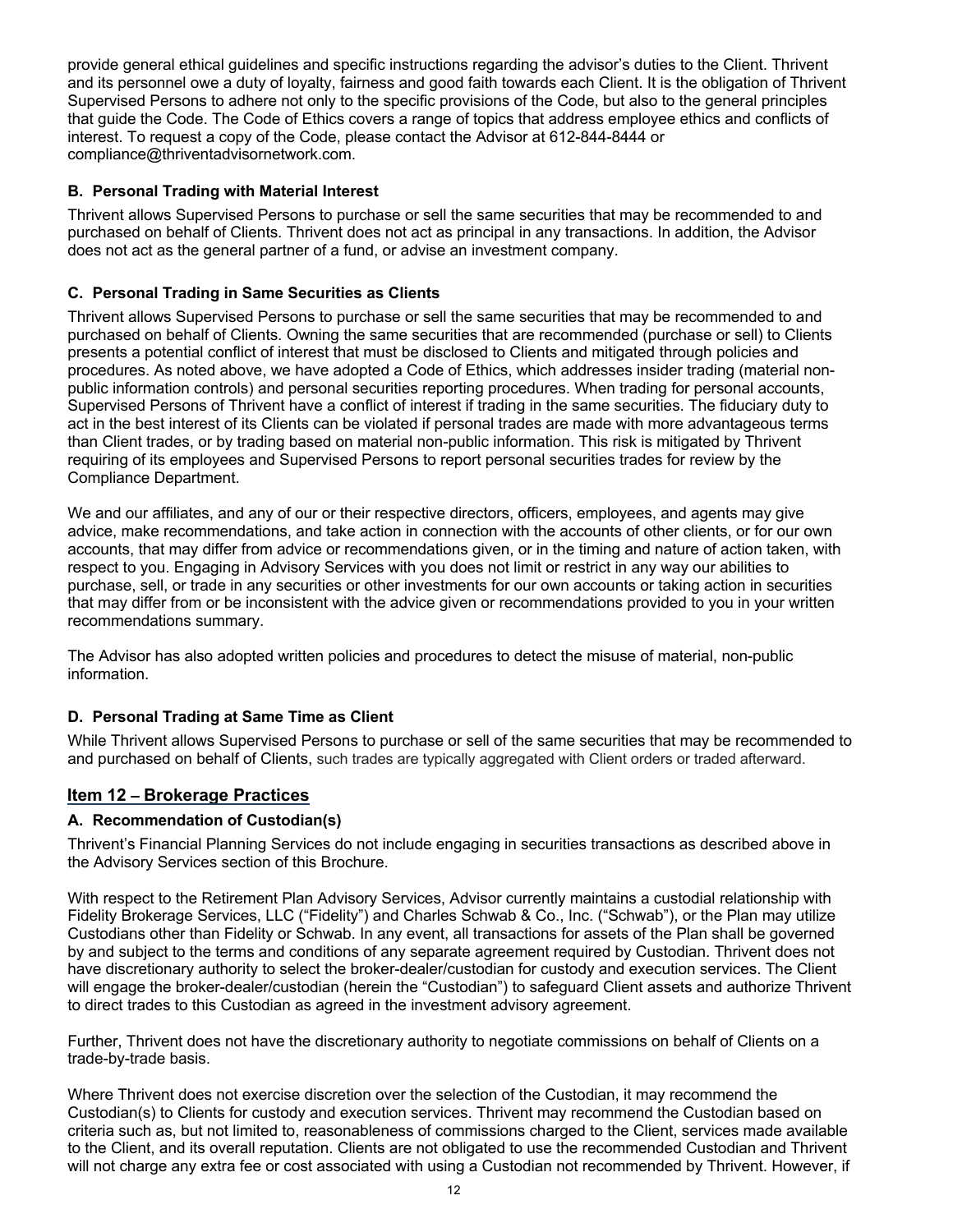the recommended Custodian is not engaged, Thrivent may be limited in the services it can provide comparable to other clients. Thrivent will generally recommend that Clients establish their account(s) at Fidelity Clearing & Custody Solutions and other divisions of Fidelity Investments, Inc. ("Fidelity"), a FINRA-registered broker-dealer, "qualified custodian" and member of SIPC or Charles Schwab & Co., Inc. ("Schwab"), a FINRA-registered brokerdealer, member SIPC. Thrivent maintains institutional relationships with both Fidelity and Schwab, whereby the Advisor receives economic benefits. Please see Item 14 below.

Following are additional details regarding the brokerage practices of the Advisor:

*1. Soft Dollars –* Soft dollars are revenue programs offered by broker-dealers/custodians whereby an advisor enters into an agreement to place security trades with the broker-dealer/custodian in exchange for research and other services. **Thrivent does not receive research or other product services sponsored or offered by any broker dealer. However, the Advisor does receive certain economic benefits from Fidelity and Schwab. Please see Item 14 below.**

*2. Brokerage Referrals –* Thrivent does not receive any compensation from any third party in connection with the recommendation for establishing a brokerage account. However, Thrivent's affiliate Thrivent Investment Management Inc. receives compensation from PKS, an unaffiliated registered broker-dealer, for referring certain persons to become registered representatives of PKS. This referral fee is based on revenue derived from sales of the registered representative of PKS. These registered representatives will also be investment advisor representatives of the Advisor. The referral compensation creates an incentive for investment advisor representatives of Thrivent who also register with PKS to use PKS for brokerage services.

*3. Directed Brokerage –* All Clients are serviced on a "directed brokerage basis," where Thrivent will place trades within the established account(s) at the Custodian designated by the Client. Further, all Client accounts are traded within their respective brokerage account(s). The Advisor will not engage in any principal transactions (i.e., trade of any security from or to the Advisor's own account) or cross transactions with other Client accounts (i.e., purchase of a security into one Client account from another Client's account(s)). In selecting the Custodian, Thrivent will not be obligated to select competitive bids on securities transactions and does not have an obligation to seek the lowest available transaction costs. These costs are determined by the Custodian.

*4. Trade Errors* - Thrivent will seek to correct any trade errors that occur in Client accounts. A trade error correction may result in a gain or loss. Clients will not receive any net gains. Clients will not be charged for losses associated with trade errors caused by Thrivent or its Advisory Persons.

- For accounts established with Fidelity, errors resulting in net gains will be donated to a charity chosen by Thrivent. If a charity is not provided, Fidelity will donate any net gains to its default charity in the name of Thrivent.
- For accounts established with Schwab, errors resulting in net gains are retained by Schwab. Schwab will donate any gains of \$500 or more to the Charles Schwab Foundation.

### **B. Aggregating and Allocating Trades**

The primary objective in placing orders for the purchase and sale of securities for Client accounts is to obtain the most favorable net results taking into account such factors as: (1) price, (2) size of the order, (3) difficulty of execution, (4) confidentiality and (5) skill required of the broker. Thrivent will execute its transactions through an unaffiliated broker-dealer selected by the Client. Thrivent may aggregate orders in a block trade, or trades when securities are purchased or sold through the Custodian for multiple accounts. Orders are aggregated by an Advisory Person or groups of Advisory Persons by practice name. This results in price and time variations across groups of aggregated orders or block trades. If a block trade cannot be executed in full at the same price or time, the securities actually purchased or sold by the close of each business day, a pro rata allocation will be pursued in a manner that is consistent with the initial pre-allocation or other written statement. This must be done in a way that does not consistently advantage or disadvantage any particular Client's accounts. For nondiscretionary accounts, your Advisory Person must provide you with recommendations and may only aggregate orders in a block trade with your prior authorization, that same day.

### **Item 13 – Review of Accounts**

### **A. Frequency of Reviews**

Generally, Advisory Persons will conduct formal reviews of the financial planning engagements and retirement planning services at least annually depending on the needs of the Client. Thrivent has supervisory procedures and processes related to Financial Planning and Consulting Services and Retirement Plan Advisory Services,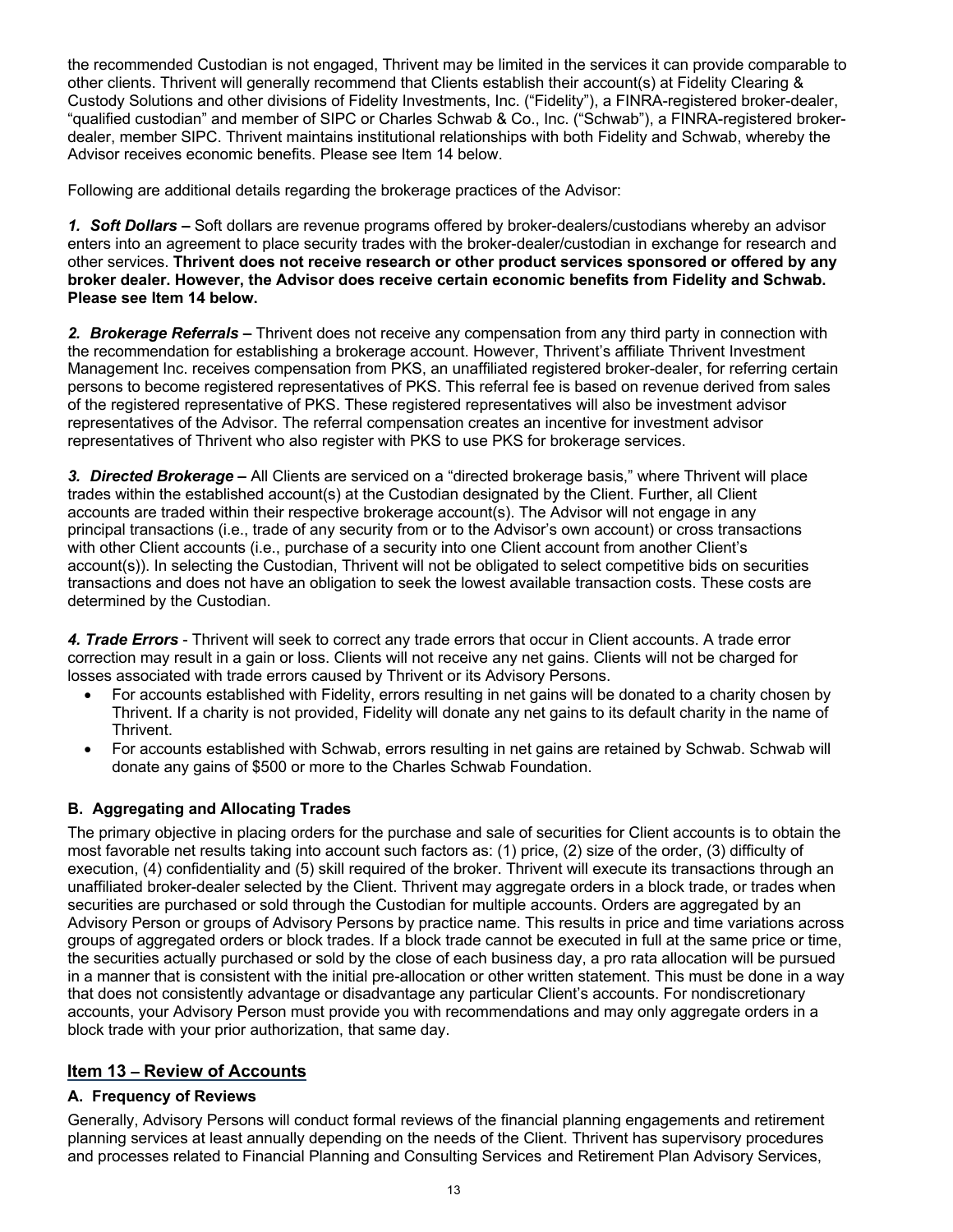which include periodically reviewing the advice provided by the Advisory Persons and other aspects of the engagement.

### **B. Causes for Reviews**

Engagements may be reviewed as a result of major changes in economic conditions, known changes in the Client's financial situation, and/or new goals. The Client is encouraged to notify Thrivent if changes occur in the Client's personal financial situation that might adversely affect the Client's investment financial plan.

### **C. Review Reports**

The Plan and its Plan Participants will receive independent statements from their respective custodians no less frequently than quarterly. In addition, the Advisor will provide the Plan with a written invoice itemizing the fee, including the calculation period covered by the fee, the account value and the methodology used to calculate the fee. The Advisor may also provide Clients with periodic reports regarding their holdings, allocations, and performance.

### **Item 14 – Client Referrals and Other Compensation**

### **A. Compensation Received by Thrivent**

### Participation in Institutional Advisor Platform (Fidelity)

Thrivent has established an institutional relationship with Fidelity to assist the Advisor in managing Client account(s). Access to the Fidelity platform is provided at no charge to the Advisor. The Advisor receives economic benefits from Fidelity, such as recruiting and training support services for Advisory Persons, expense reimbursement, software, and related support, without cost, as the Advisor renders investment management services to Clients that maintain assets at Fidelity. This support creates an incentive for the Advisor to select or recommend Fidelity based on the Advisor's receipt of such support in conducting its advisory services, rather than on Clients' interest in receiving most favorable execution. In fulfilling its duties to its Clients, the Advisor endeavors at all times to put the interests of its Clients first. Clients should be aware, however, that the receipt of economic benefits from a Custodian creates a potential conflict of interest since these benefits may influence the Advisor's recommendation of this Custodian over one that does not provide such economic benefits. The services provided by Fidelity, how they benefit the Advisor, and the related conflicts of interest are described above (see Item 12 – Brokerage Practices).

### Participation in Institutional Advisor Platform (Schwab)

Thrivent may recommend that clients establish brokerage accounts with the Schwab Advisor Services division of Charles Schwab & Co., Inc. (Schwab), a FINRA-registered broker-dealer, member SIPC, to maintain custody of clients' assets and to effect trades for their accounts. The final decision to custody assets with Schwab is at the discretion of the Thrivent's clients, including those accounts under ERISA or IRA rules and regulations, in which case the client is acting as either the plan sponsor or IRA account owner. Thrivent is not affiliated with Schwab. Schwab provides Thrivent with access to its institutional trading and custody services, which are typically not available to Schwab retail investors. These services generally are available to independent investment advisors on an unsolicited basis, at no charge to them so long as a total of at least \$10 million of the advisor's clients' assets are maintained in accounts at Schwab Advisor Services. Schwab's services include brokerage services that are related to the execution of securities transactions, custody, research, including that in the form of advice, analyses and reports, and access to mutual funds and other investments that are otherwise generally available only to institutional investors or would require a significantly higher minimum initial investment.

For Thrivent client accounts maintained in its custody, Schwab generally does not charge separately for custody services but is compensated by account owners through commissions or other transaction-related or asset-based fees for securities trades that are executed through Schwab or that settle into Schwab accounts.

Schwab also makes available to Thrivent other products and services that benefit Thrivent but may not benefit its clients' accounts. These benefits may include national, regional or Thrivent-specific educational events organized and/or sponsored by Schwab Advisor Services. Other potential benefits may include occasional business entertainment of personnel of Thrivent by Schwab Advisor Services personnel, including meals, invitations to sporting events, including golf tournaments, and other forms of entertainment, some of which may accompany educational opportunities. Other of these products and services assist Thrivent in managing and administering clients' accounts. These include software and other technology (and related technological training) that provide access to client account data (such as trade confirmations and account statements), facilitate trade execution (and allocation of aggregated trade orders for multiple client accounts), provide research, pricing information and other market data, facilitate payment of Thrivent's fees from its clients' accounts, and assist with back-office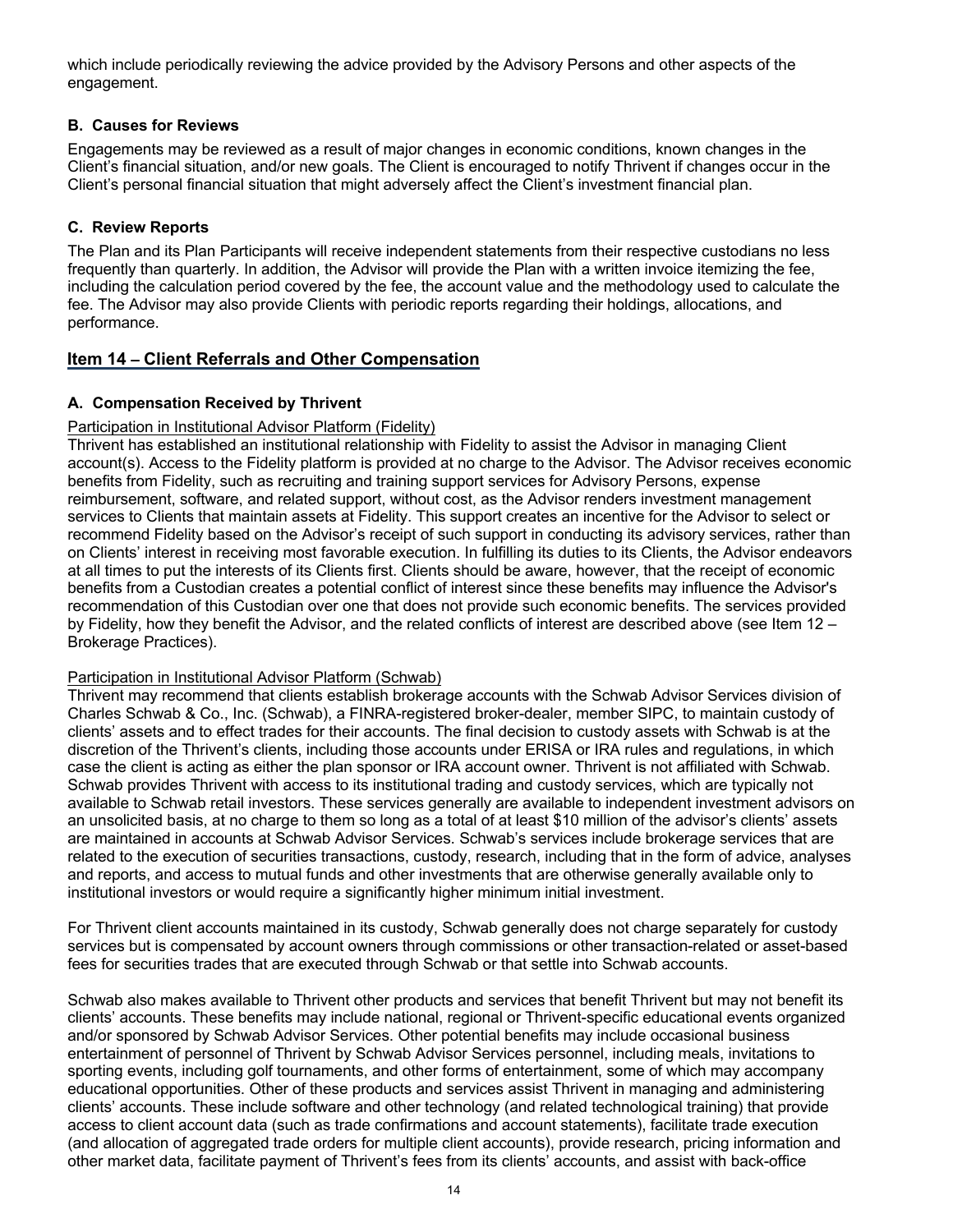training and support functions, recordkeeping and client reporting. Many of these services generally may be used to service all or some substantial number of Thrivent's accounts, including accounts not maintained at Schwab Advisor Services. Schwab Advisor Services also makes available to Thrivent other services intended to help Thrivent manage and further develop its business enterprise. These services may include professional compliance, legal and business consulting, publications and conferences on practice management, information technology, business succession, regulatory compliance, employee benefits providers, human capital consultants, insurance and marketing. In addition, Schwab may make available, arrange and/or pay vendors for these types of services rendered to Thrivent by independent third parties.

Schwab Advisor Services may discount or waive fees it would otherwise charge for some of these services or pay all or a part of the fees of a third party providing these services to Thrivent. While, as a fiduciary under the Investment Advisers Act, Thrivent endeavors to act in its clients' best interests, Thrivent's recommendation that clients maintain their assets in accounts at Schwab may be based in part on the benefit to Thrivent of the availability of some of the foregoing products and services and other arrangements and not solely on the nature, cost or quality of custody and brokerage services provided by Schwab, which may create a potential conflict of interest.

### Insurance Company

As noted in Item 10, Thrivent also serves as an insurance agency, where the Advisor may recommend to Clients the purchase of certain insurance products. Thrivent will benefit from any revenue generated from the sale of recommended insurance products.

### **B. Client Referrals from Solicitors**

Thrivent may engage and compensate affiliated (e.g., Thrivent Investment Management Inc.) and unaffiliated third parties (each a "Solicitor") for Client referrals in accordance with the requirements of Rule 206(4)-3 of the Investment Advisers Act of 1940. Thrivent and/or its Advisory Persons may also engage various online directories and referral sources, which are paid either a percentage of the advisory fee received from the Client or a fixed fee. Clients will not pay a higher fee to Thrivent as a result of such payments to a Solicitor or other referral source. The Advisor will enter into an agreement with the Solicitor, which requires disclosure of the compensation and other conflicts is provided to the prospective client prior to or at the time of entering into the advisory agreement.

### **C. Other Compensation**

The receipt of compensation (either directly or indirectly) creates a conflict of interest between us and you. We manage this conflict through our policies and procedures, conducting due diligence reviews of the products and services that can be recommended, disclosing material conflicts to clients and prospective clients and by training our Advisory Persons, including on the need to act in your best interest.

Advisory Persons may be eligible to receive compensation for referring individuals who become Advisory Persons of Thrivent. The compensation paid to the referring Advisory Person is based on the referred individuals becoming an Advisory Person of Thrivent coupled with revenue from Advisor Management Fees earned by the referred individual.

An Advisory Person who refers prospective Clients or Clients to another Advisory Person may share in the fee for the services provided. These fees may be a single payment or ongoing.

Some Advisory Persons are eligible to receive a cash bonus from their team practice based on asset growth earned by the whole team.

Advisory Persons may, from time to time, receive additional compensation or other economic benefits, such as sales awards (cash and non-cash), recruiting and training support services, expense reimbursement, software, bonuses, non-cash compensation (e.g., attend sales conferences and other recognition events) for providing products or services.

Advisory Persons receive a portion of the commissions, fees and charges that clients pay when they invest their transferred or rolled over retirement assets (e.g., employer-sponsored 401(k) plan) with Thrivent. As a result, Advisory Persons have an incentive to encourage clients to transfer/rollover their retirement assets.

Some Advisory Persons may receive a loan from Thrivent or Thrivent Financial for Lutherans to invest in their practice. The loan may provide for partial loan forgiveness if Advisory Persons and/or their practice exceed their targeted sales of investment advisory services and/or other products.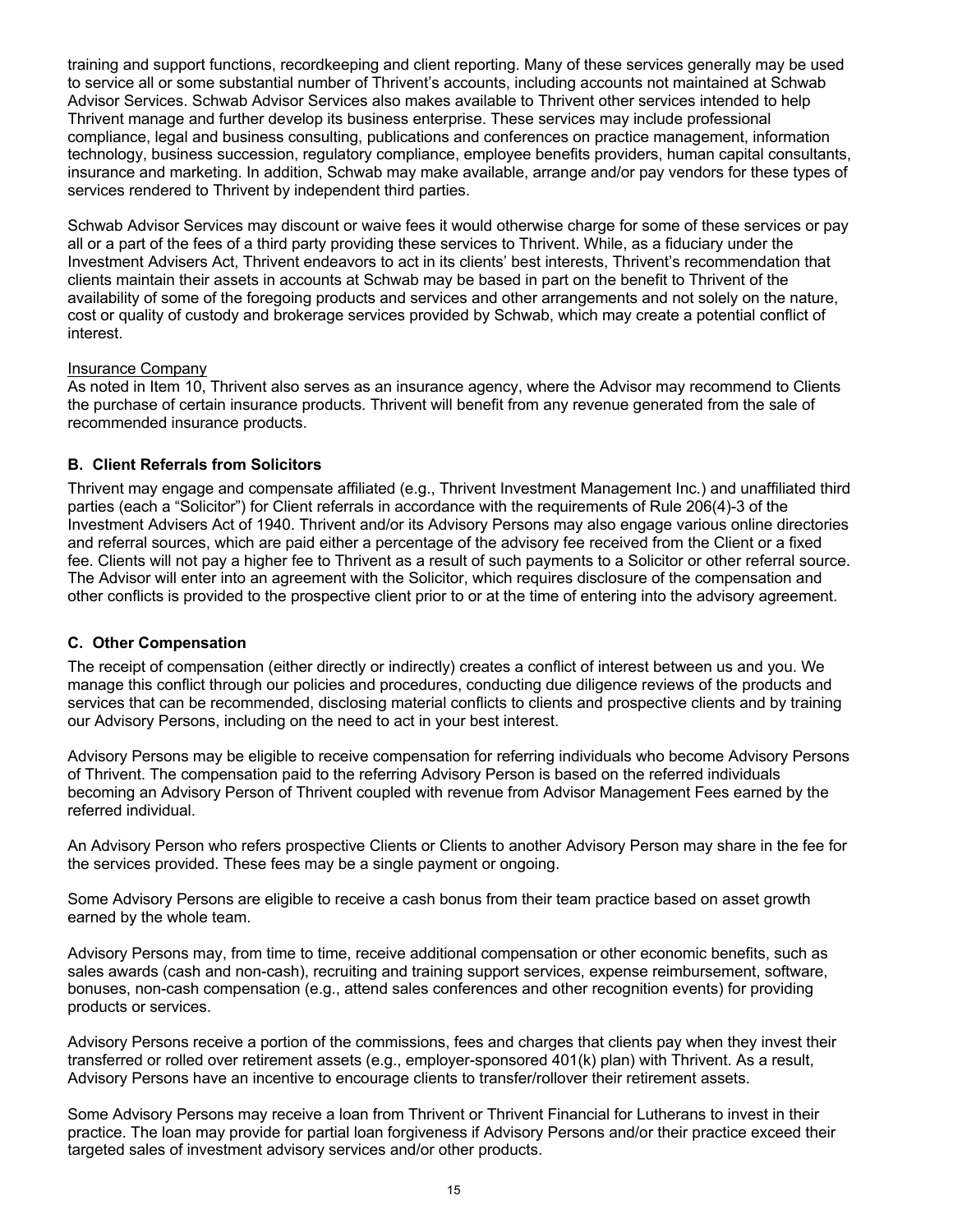In certain instances, Thrivent Financial for Lutherans may provide a cash bonus or other economic benefit to Advisory Persons based on the number of new clients that purchase certain eligible products and services, including advisory products and services. This additional compensation is based on the number of the Advisory Person's new Clients who become members of Thrivent Financial for Lutherans because the Clients bought a membership-eligible product, retention of assets, and/or their sales volume of specific products and services.

Thrivent Trust Company pays Advisory Persons a fee for referring Clients to the Trust Company for its professional personal trust, estate and investment management services. If the Advisory Person provides investment management services to Thrivent Trust Company for the referred client, the Advisory Person will not receive a referral fee in addition to the investment management fee.

Thrivent affiliates and unaffiliated third parties may pay for and sponsor certain conferences hosted by Thrivent for its Advisory Persons. Costs include, but are not limited to, room rental, presentation materials, meals, entertainment/leisure outings and promotional gifts.

Thrivent Charitable Impact & Investing™ (formerly InFaith Community Foundation) allows specific investment advisors an opportunity to provide investment advisory and management services for donor-advised funds at Thrivent Charitable Impact & Investing. Advisory Persons who are approved to offer these services will receive compensation for such services.

In a separate arrangement, Thrivent Charitable Impact & Investing partners with Advisory Persons and Thrivent Distributors, LLC, the underwriter and distributor for Thrivent Mutual Funds. Thrivent Distributors, LLC donates 1% of the gift value to a donor advised fund in recognition of the Advisory Person when he or she brings donor gifts to Thrivent Charitable Impact & Investing. This fee does not increase cost of the product to you. This donation and the charitable assets are not owned by the Advisory Persons. Thrivent Charitable Impact & Investing is independent of Thrivent Financial and Advisory Persons. Thrivent Charitable Impact & InvestingTM is not an affiliate of Thrivent.

Thrivent may provide marketing opportunities to certain strategic partners as result of revenue sharing or marketing arrangement. This may cause Advisory Persons to recommend one product or service over another.

### **Item 15 – Custody**

Thrivent does not have custody of client funds or securities in connection with its Financial Planning Services and Retirement Plan Advisory Services.

### Client Money Movements

If the Client authorizes the Advisor to move money from one of the Client's account(s) to one or more other accounts of the Client on an ongoing basis, the Advisor may be deemed to have custody of those assets. The Advisor does not engage in business practices whereby the Advisor or its Advisory Persons would have actual physical custody over the Client's account(s). To mitigate this risk, the Custodian and the Advisor have adopted safeguards to ensure that the money movements are completed in accordance with the Client's instructions.

### **Item 16 – Investment Discretion**

Thrivent does not accept discretionary authority to manage securities accounts on behalf of clients with its Financial Planning Services and Retirement Plan Advisory Services.

### **Item 17 – Voting Client Securities**

Thrivent's Financial Planning Services and Retirement Plan Advisory Services does not involve the voting of client securities.

### **Item 18 – Financial Information**

Neither Thrivent, nor its management, have any adverse financial situations that would reasonably impair the ability of Thrivent to meet all obligations to its Clients. Neither Thrivent, nor any of its Advisory Persons, has been subject to a bankruptcy or financial compromise.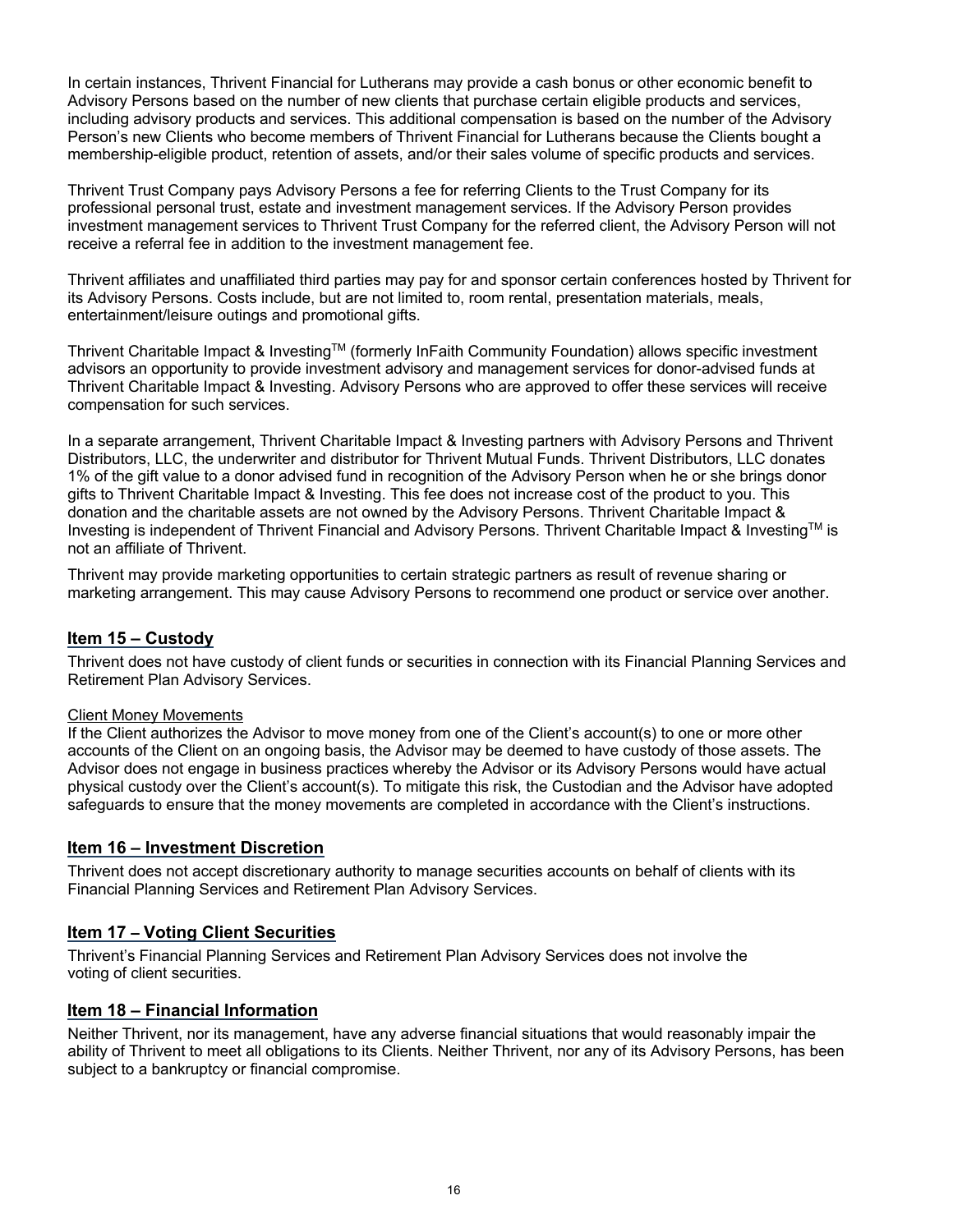

### **Report of Independent Auditors**

To the Management and Board of Directors of Thrivent Advisor Network, LLC

#### **Opinion**

We have audited the accompanying statement of financial condition of Thrivent Advisor Network, LLC (the "Company") as of December 31, 2021, including the related notes (referred to as the "statement of financial condition").

In our opinion, the accompanying statement of financial condition presents fairly, in all material respects, the financial position of the Company as of December 31, 2021 in accordance with accounting principles generally accepted in the United States of America.

### **Basis for Opinion**

We conducted our audit in accordance with auditing standards generally accepted in the United States of America (US GAAS). Our responsibilities under those standards are further described in the Auditors' Responsibilities for the Audit of the Statement of Financial Condition section of our report. We are required to be independent of the Company and to meet our other ethical responsibilities, in accordance with the relevant ethical requirements relating to our audit. We believe that the audit evidence we have obtained is sufficient and appropriate to provide a basis for our audit opinion.

#### **Responsibilities of Management for the Statement of Financial Condition**

Management is responsible for the preparation and fair presentation of the statement of financial condition in accordance with accounting principles generally accepted in the United States of America, and for the design, implementation, and maintenance of internal control relevant to the preparation and fair presentation of a statement of financial condition that is free from material misstatement, whether due to fraud or error.

In preparing the statement of financial condition, management is required to evaluate whether there are conditions or events, considered in the aggregate, that raise substantial doubt about the Company's ability to continue as a going concern for one year after the date the statement of financial condition is available to be issued.

#### **Auditors' Responsibilities for the Audit of the Statement of Financial Condition**

Our objectives are to obtain reasonable assurance about whether the statement of financial condition as a whole is free from material misstatement, whether due to fraud or error, and to issue an auditors' report that includes our opinion. Reasonable assurance is a high level of assurance but is not absolute assurance and therefore is not a guarantee that an audit conducted in accordance with US GAAS will always detect a material misstatement when it exists. The risk of not detecting a material misstatement resulting from fraud is higher than for one resulting from error, as fraud may involve collusion, forgery, intentional omissions, misrepresentations, or the override of internal control. Misstatements are considered material if there is a substantial likelihood that, individually or in the aggregate, they would influence the judgment made by a reasonable user based on the statement of financial condition.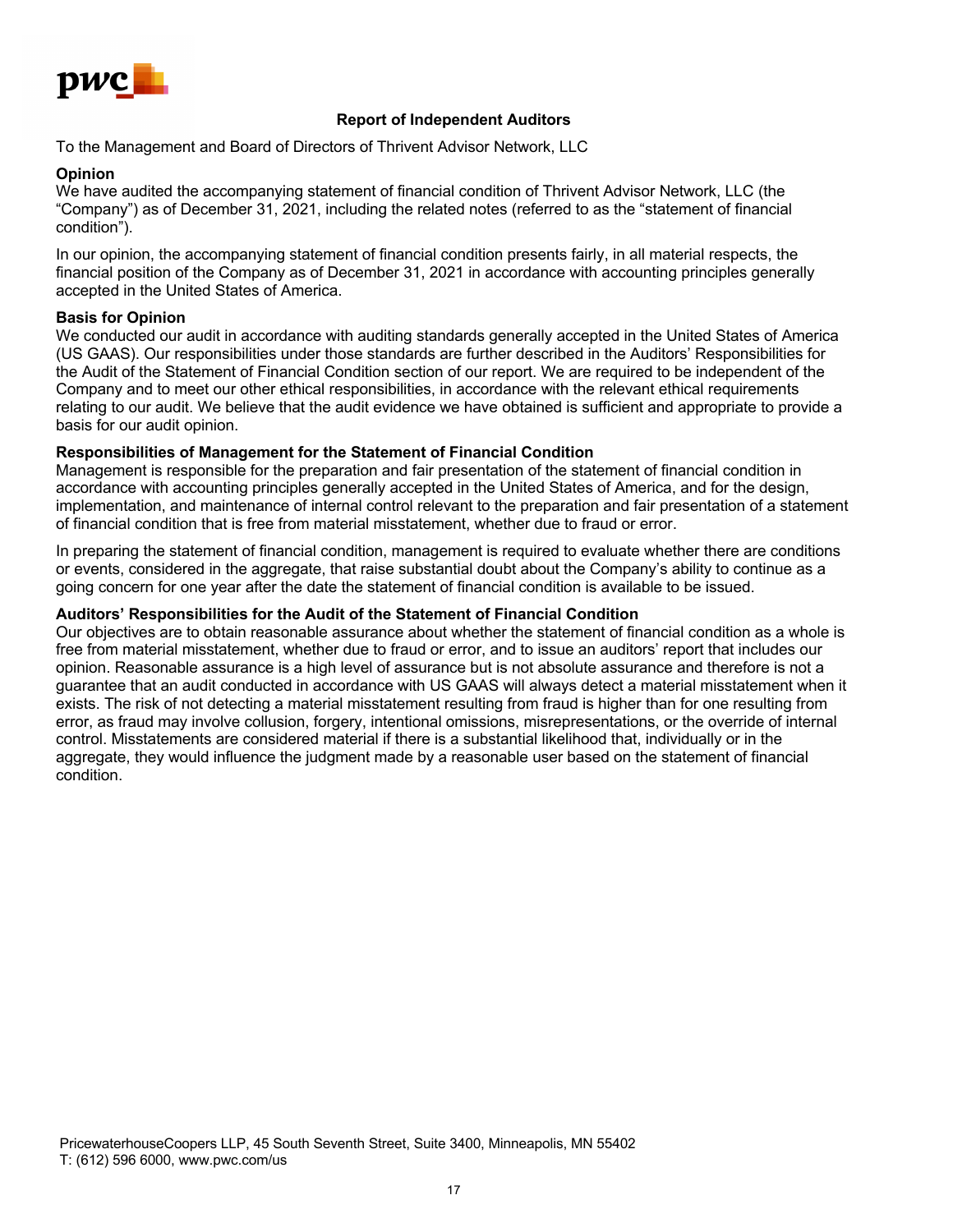

In performing an audit in accordance with US GAAS, we:

- Exercise professional judgment and maintain professional skepticism throughout the audit.
- Identify and assess the risks of material misstatement of the statement of financial condition, whether due to fraud or error, and design and perform audit procedures responsive to those risks. Such procedures include examining, on a test basis, evidence regarding the amounts and disclosures in the statement of financial condition.
- Obtain an understanding of internal control relevant to the audit in order to design audit procedures that are appropriate in the circumstances, but not for the purpose of expressing an opinion on the effectiveness of the Company's internal control. Accordingly, no such opinion is expressed.
- Evaluate the appropriateness of accounting policies used and the reasonableness of significant accounting estimates made by management, as well as evaluate the overall presentation of the statement of financial condition.
- Conclude whether, in our judgment, there are conditions or events, considered in the aggregate, that raise substantial doubt about the Company's ability to continue as a going concern for a reasonable period of time.

We are required to communicate with those charged with governance regarding, among other matters, the planned scope and timing of the audit, significant audit findings, and certain internal control-related matters that we identified during the audit.

### **Other Information**

Management is responsible for the other information included in the annual report. The other information comprises the Financial Planning Services and Retirement Plan Advisory Services Form ADV Part 2A – Disclosure Brochure, but does not include the financial statements and our auditors' report thereon. Our opinion on the financial statements does not cover the other information, and we do not express an opinion or any form of assurance thereon.

In connection with our audit of the financial statements, our responsibility is to read the other information and consider whether a material inconsistency exists between the other information and the financial statements or the other information otherwise appears to be materially misstated. If, based on the work performed, we conclude that an uncorrected material misstatement of the other information exists, we are required to describe it in our report.

PricewaterhouseCoopers LLP

March 16, 2022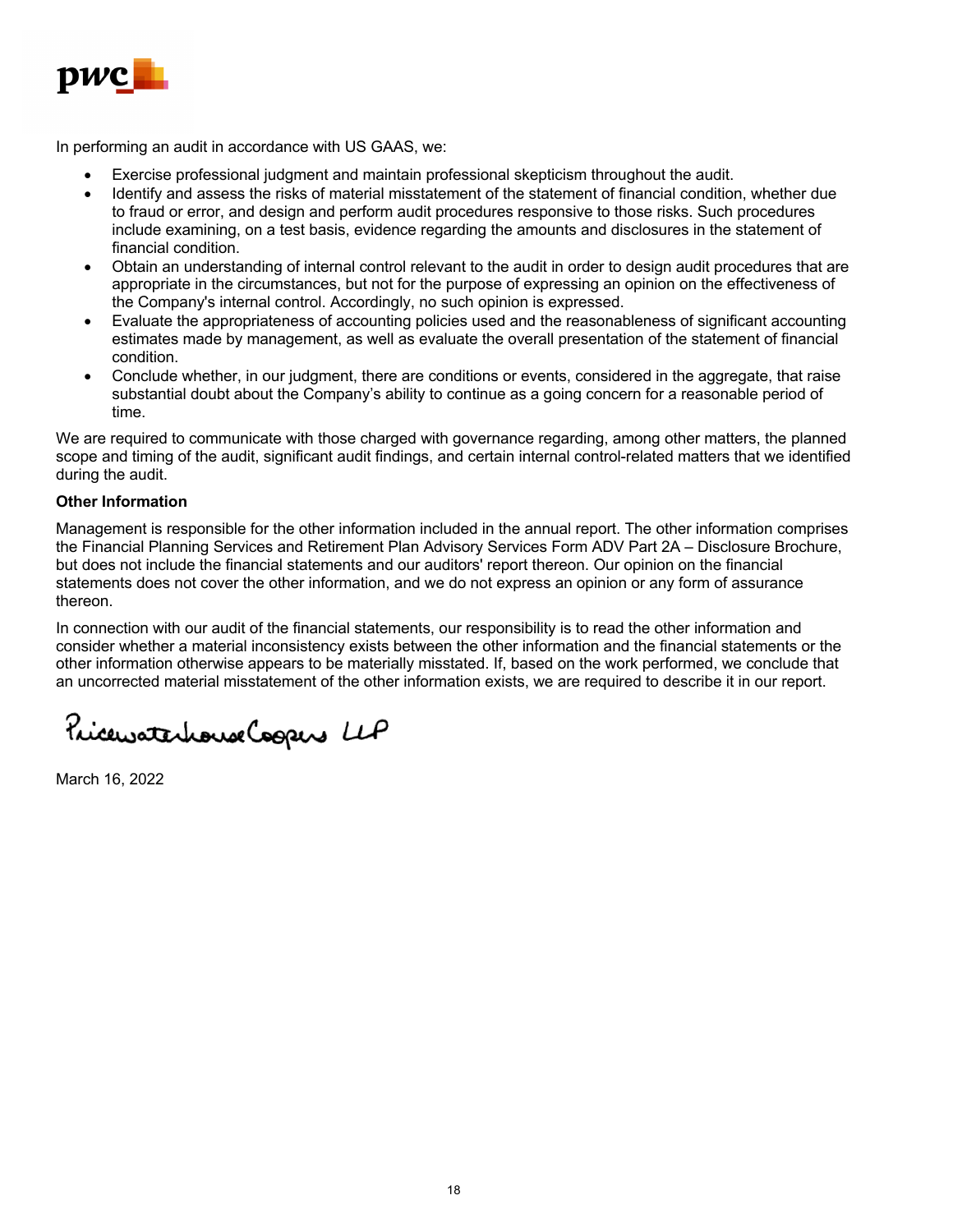### **Thrivent Advisor Network, LLC**

Statement of Financial Condition As of December 31, 2021

(dollars in thousands)

| <b>Assets</b><br>Cash and Cash Equivalents<br><b>Notes Receivable</b><br><b>Prepaid Expenses</b><br>Accounts Receivable, Net<br>Income Tax Receivable<br><b>Other Assets</b>                    | \$       | 4,435<br>4,674<br>297<br>792<br>309<br>2  |
|-------------------------------------------------------------------------------------------------------------------------------------------------------------------------------------------------|----------|-------------------------------------------|
| <b>Total Assets</b>                                                                                                                                                                             | \$       | 10,509                                    |
| Liabilities<br>Notes Payable to Related Parties<br>Payable to Related Parties<br><b>Accrued Expenses</b><br>Deferred Revenue<br>Interest Payable to Related Parties<br><b>Total Liabilities</b> | \$<br>\$ | 4,743<br>487<br>837<br>628<br>24<br>6,719 |
| <b>Members' Equity</b><br>Additional Paid in Capital<br><b>Accumulated Deficit</b><br><b>Total Members' Equity</b><br><b>Total Liabilities and Members' Equity</b>                              | \$<br>\$ | 14,100<br>(10, 310)<br>3,790<br>10,509    |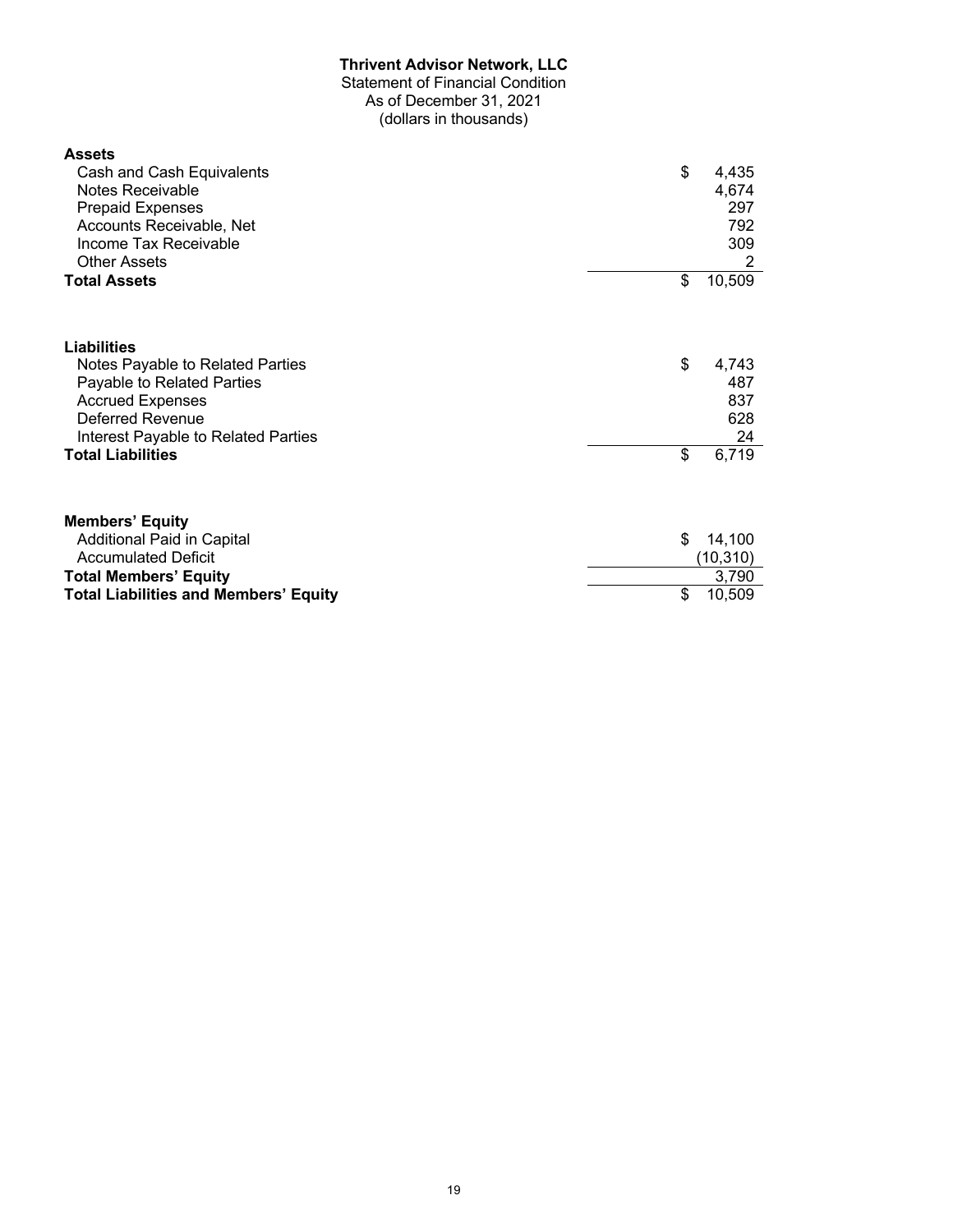### **Thrivent Advisor Network, LLC** Notes to Statement of Financial Condition (dollars in thousands)

### **Note 1. Nature of Operations and Significant Accounting Policies**

### **Nature of Operations**

Thrivent Advisor Network, LLC ("the "Company") is a registered investment advisor ("RIA") under the Investment Advisors Act of 1940. The Company is a wholly owned subsidiary of Thrivent Financial Holdings, Inc. ("Holdings"), which in turn is a wholly owned subsidiary of Thrivent Financial for Lutherans ("Thrivent").

The Company offers and delivers its investment management and advisor services through a network of investment advisor representatives ("Advisors"). Advisors of the Company provide advisor services under a practice name or "doing business as" name or may have their own legal business entities. However, advisor services are engaged exclusively through Thrivent Advisor Network.

The Company and its Advisors provide investment advisor services to retail investors ("Clients") that include investment management, retirement planning, and financial planning and consulting. Investment advice is primarily for low-cost, diversified mutual funds and exchange traded funds, but may also utilize individual equities, bonds, limited partnerships, and other types of securities, as appropriate. In their separate capacities as registered representatives and insurance agents, Advisors may also provide investment advice with respect to both Thrivent's proprietary variable life and annuity products as well as non-proprietary variable products. Advisors may also engage the advisory services of affiliated and unaffiliated investment managers.

Advisor services are offered on both a discretionary and non-discretionary basis. These services are provided by advisors to Clients for an asset-based fee (i.e., a wrap fee program) or by separate securities transactions and brokerage-related fees (i.e., non-wrap fee program). The Company does not buy or sell securities to generate securities commissions and does not receive any compensation for securities transactions in any Client account, other than the investment advisory fees noted above.

The Company clears transactions under a fully disclosed agreement with unaffiliated third-party clearing brokerdealers. The Company does not exercise discretion over the selection of the Custodian, it will recommend the Clients establish their account[s] at Fidelity Clearing & Custody Solutions and other divisions of Fidelity Investments, Inc. ("Fidelity"), a FINRA-registered broker-dealer, "qualified custodian" and member of SIPC or Charles Schwab & Co., Inc. ("Schwab"), a registered broker-dealer, member SIPC for custody and execution services.

The Company receives capital contributions from Holdings to support its current operations. See Note 3 for related party disclosure.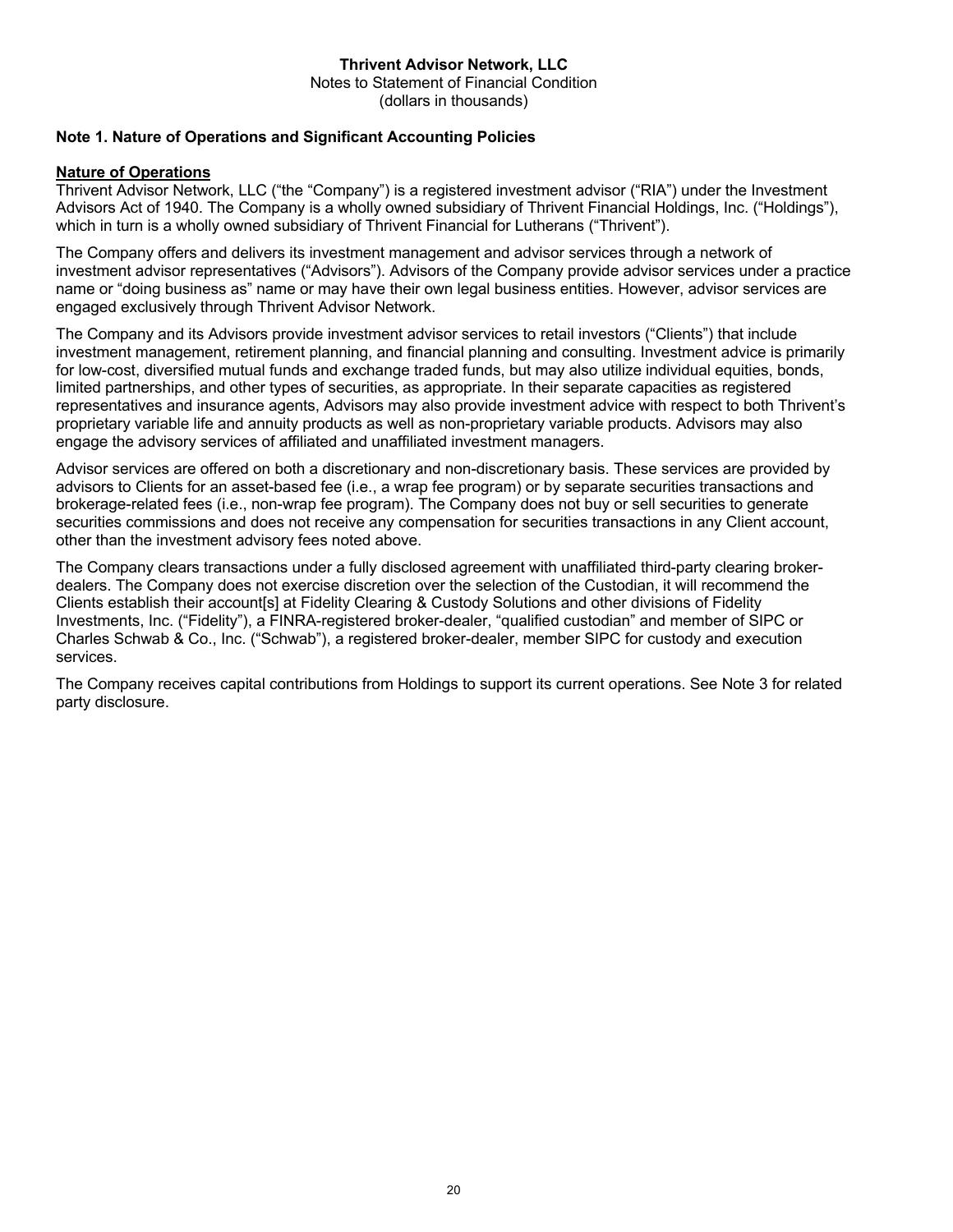### **Thrivent Advisor Network, LLC**

Notes to Statement of Financial Condition (dollars in thousands)

### **Note 1. Nature of Operations and Significant Accounting Policies (cont.)**

### **Significant Accounting Policies**

The accompanying financial statement has been prepared in accordance with U.S. generally accepted accounting principles ("GAAP").

### *Use of Estimates*

The preparation of the statement of financial condition in conformity with accounting principles generally accepted in the United States (U.S. GAAP) requires management to make estimates and assumptions that affect the reported amounts of assets and liabilities, disclosure of contingent assets and liabilities, and the reported amounts of revenues and expenses. These estimates reflect the best judgment of management and actual results could differ significantly from those estimates.

The significant accounting practices used in preparation of the statement of financial condition are summarized as follows:

### *Cash and Cash Equivalents*

Cash and cash equivalents consist of amounts on deposit with banks and custodian accounts of \$4,435 as of December 31, 2021. The Company considers all highly liquid securities and other investments purchased with an original or remaining maturity of three months or less at the date of purchase to be cash equivalents. Cash equivalents are carried at fair value. The fair value of cash equivalents is based on quoted daily net asset values of the invested fund and are classified as Level 1.

### *Notes Receivable*

Advisor loans held by Thrivent Advisor Network, LLC ("TAN") are generally carried at amortized cost net an allowance for credit losses.

The Company will at times issue a loan agreement to an external Advisor for the purpose of transitioning to the Company's RIA platform. Payment terms and interest rates vary based on the Advisor loan agreement with an average term of 7 years and interest rate of 2%. As of December 31, 2021, principal of \$4,662 and accrued interest of \$12 was outstanding.

### *Credit Loss Reserve*

The Company grants loans to Advisors in conjunction with a program established primarily to recruit and retain certain Advisors (See Notes Receivable). These loans are contingent on the Advisors' continued relationship with the Company and require repayment if Advisors leave during a contractual service period. These loans generally amortize over a contractual service period of 7 years from the initial date of the loan and amounts related to accrued interest are reported in the same balance sheet line item as the other elements of the loan's amortized cost. The Company estimates the allowance for credit losses by considering credit quality indicators and the recoverability of an outstanding loan balance from Advisors that left the Company and considers any future risk of loss.

A loan is placed on non-accrual status when, based on current information, it is probable that the Company will be unable to collect scheduled payments of principal and interest when due according to the contractual terms of the underlying loan agreement. Generally, loans with principal or interest payments that are more than 90 days past due are placed on non-accrual status. The amortized cost basis of these loans is written-off against the allowance for credit losses when management deems the amount to be uncollectible.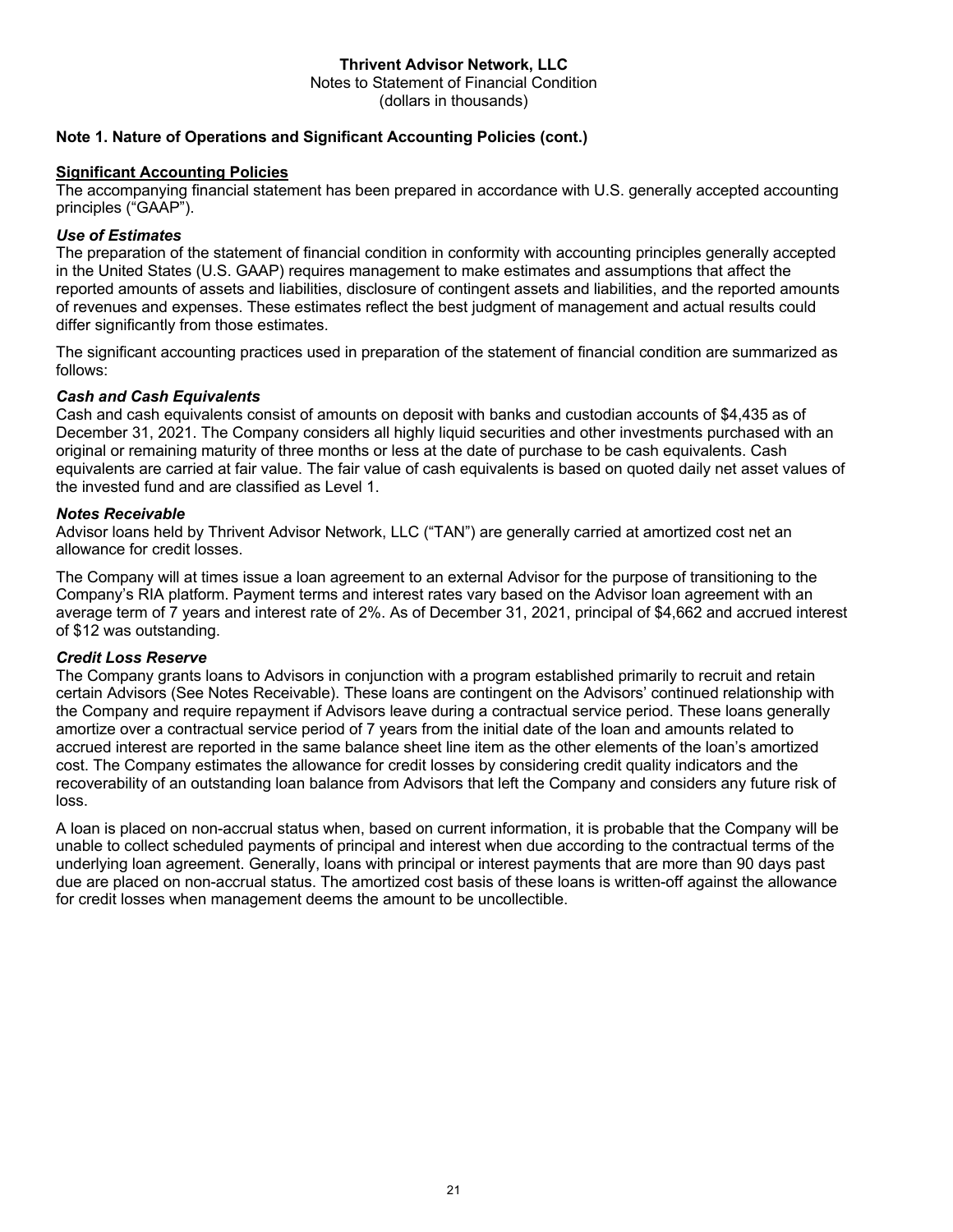### **Thrivent Advisor Network, LLC**

Notes to Statement of Financial Condition (dollars in thousands)

### **Note 1. Nature of Operations and Significant Accounting Policies (cont.)**

### *Prepaid Expenses*

Prepaid expenses consist of amounts paid to vendors in advance of the service period in which the service is being provided. All prepaid expense amounts are expected to be expensed within one year as the services are provided.

### *Accounts Receivable, Net*

Accounts Receivable includes fees earned but not collected from clients who have entered into financial planning services agreements, various fees due from the sale of non-proprietary products, core service fees and expenses due from advisors, reimbursement of trade fees paid to custodians to be collected from Advisors, managed account revenue advance payments refunded to client to be collected from Advisors and unearned portion of prepaid revenues due from an Advisor. Accounts Receivable is net an allowance of \$77 as of December 31, 2021.

### *Payables to Related Parties*

### *Payable to Related Parties*

Payables to related parties consist of amounts due to Thrivent for general and administrative costs charged or allocated as described in Note 3 - Related Party Transactions but not paid as of December 31, 2021.

### *Notes/Interest Payable to Related Parties*

A revolving note was entered into between Holdings and the Company ("Borrower"). Holdings may at its sole discretion, make loans and advances to the Borrower if needed to finance recruitment of external practices onto the Company's RIA platform. No further loans have been issued in 2021. Payment terms and interest rates vary based on the funding loan agreement with an average term of 7 years and interest rate of 6%. As of December 31, 2021, principal of \$4,743 and accrued interest of \$24 was outstanding.

### *Accrued Expenses*

Accrued expenses consist of amounts for services provided by a vendor that have not been paid, amounts received for financial plans that have not been reimbursed to the Advisor. All accrued expenses are typically settled within the following month.

### *Deferred Revenue*

Deferred revenue represents unearned financial planning fees collected from clients prior to the satisfaction of performance obligations, including delivery of financial plans and providing financial advice over the term of the contract. All deferred revenue amounts are expected to be earned within one year, as the performance obligations are satisfied.

### *New Accounting Guidance*

### *Accounting for Income Taxes*

Effective January 1, 2021, the Company adopted ASU 2019-12 (Topic 740, Income Taxes), which simplified the accounting for income taxes by removing certain exceptions to the general principles in Topic 740 and improved consistent application of and simplified Generally Accepted Accounting Principles (GAAP) for other areas of Topic 740 by clarifying and amending existing guidance. The standard was adopted and did not have an impact to the Company's financial statements.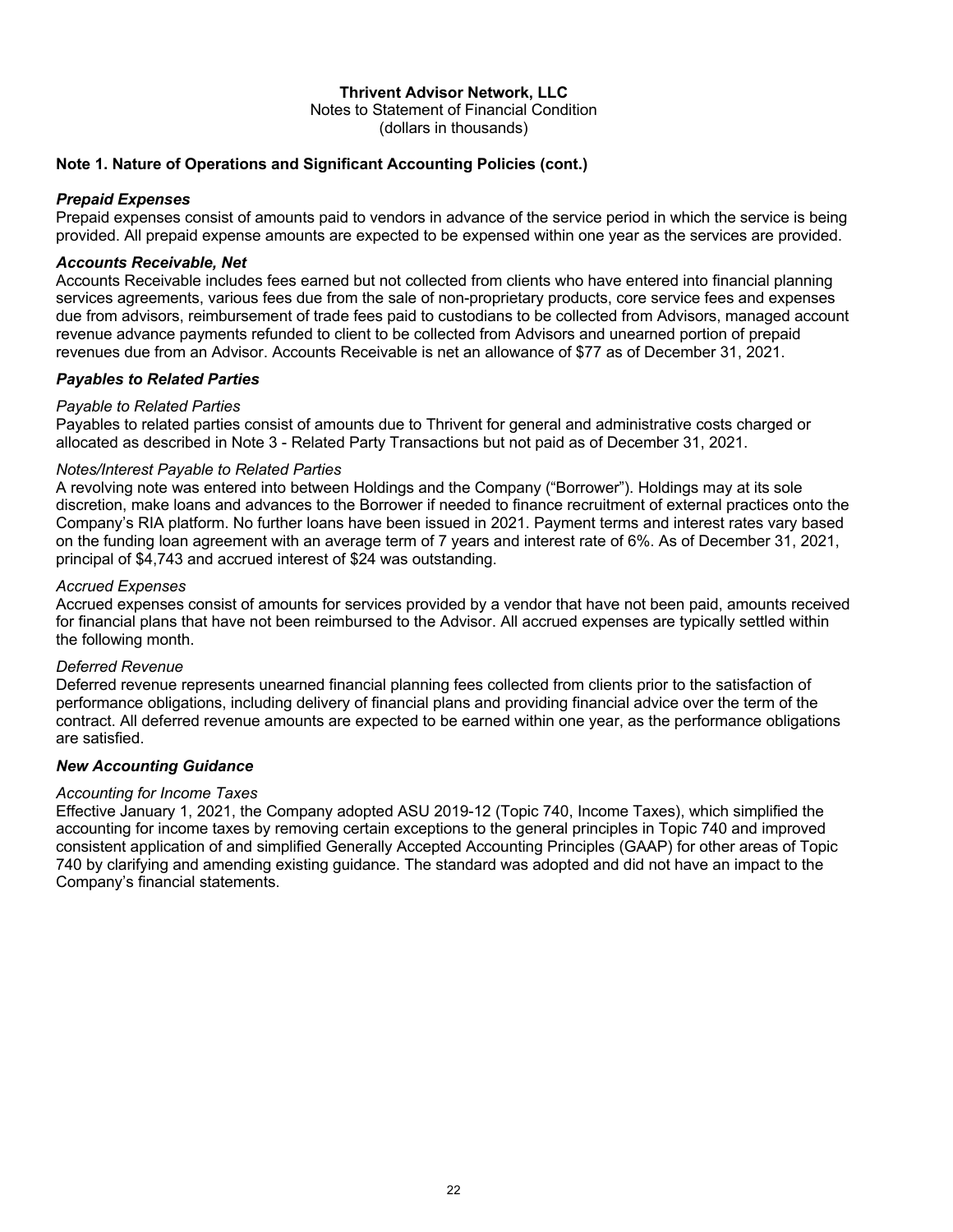### **Thrivent Advisor Network, LLC** Notes to Statement of Financial Condition (dollars in thousands)

### **Note 2. Income Taxes**

The Company is a single member LLC owned by Holdings. As such, it is a disregarded entity for federal income tax purposes. Nonetheless, its operations are included in the consolidated federal income tax return of Holdings and Holdings' wholly owned subsidiaries. Consolidated federal income tax liabilities or credits, including utilization of loss carryforwards, are allocated among the affiliated members in accordance with a tax-sharing agreement with Holdings and are settled quarterly. Deferred tax assets and liabilities are determined based on the difference between the financial statement carrying amounts and tax bases of assets and liabilities using enacted tax rates expected to apply to taxable income in the periods in which the deferred tax asset or liability is expected to be settled or realized. The deferred tax amounts are settled when the amounts are included in the consolidated tax return. Uncertain tax positions are recognized if they are more likely than not to be sustained upon examination, based on the technical merits of the position. The amount of tax benefit recognized is the largest amount of benefit that is greater than 50% likely of being realized upon settlement. A valuation allowance is recognized, if based on the weight of available evidence, it is more-likely-than-not (likelihood of more than 50%) that some portion, or all, of the deferred tax asset will not be realized.

Deferred income taxes reflect the net tax effects of temporary differences between the carrying amounts of assets and liabilities for financial reporting purposes and the amounts used for income tax purposes. The Company had no temporary differences as of December 31, 2021.

At December 31, 2021 the Company had no federal or state net operating loss carryforwards. The Company is required to establish a valuation allowance for any portion of the deferred income tax assets that management believes will not be realized. In the opinion of management, it is more likely than not that the Company will realize the benefit of the deferred income tax assets, and therefore, no such valuation allowance has been established.

There are no unrecognized or uncertain tax positions at December 31, 2021. Tax years 2021, 2020 and 2019 are open under the statute of limitations are subject to examination by the Internal Revenue Service.

### **Note 3. Related Party Transactions**

In accordance with its intercompany services agreement, the Company reimbursed Thrivent for various services and costs paid by Thrivent on behalf of the Company. These reimbursements were for compensation, promotional and marketing materials, general and administrative expenses such as accounting, marketing, legal, compliance, and technology. The Company also reimburses Thrivent for benefits, and incentives on behalf of the Company. Some of the reimbursements for costs such as benefits and incentives are based on allocation amounts agreed upon in the intercompany services agreement between Thrivent and the Company. Also see Note 1 for related party notes payable.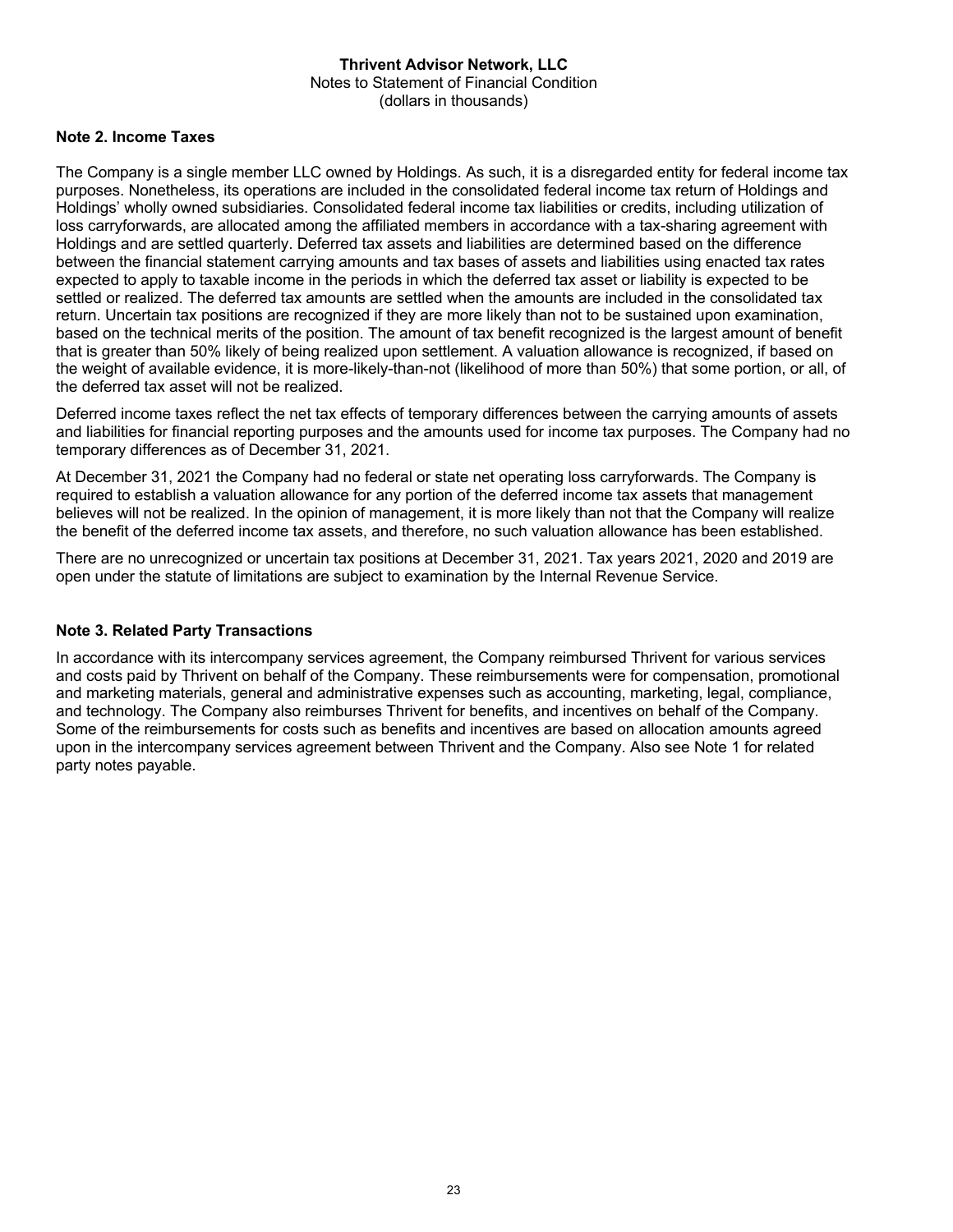### **Thrivent Advisor Network, LLC** Notes to Statement of Financial Condition (dollars in thousands)

### **Note 4. Commitments and Contingent Liabilities**

The Company is involved in the normal course of business in legal, regulatory and arbitration proceedings, including class actions, concerning matters arising in connection with the conduct of its activities as a diversified financial services firm. These include proceedings specific to the Company as well as proceedings generally applicable to business practices in the industries in which it operates. The Company can also be subject to litigation arising out of its general business activities, such as its investments, contracts, leases, and employment relationships. Uncertain economic conditions, heightened and sustained volatility in the financial markets and significant financial reform legislation may increase the likelihood that clients and other persons or regulators may present or threaten legal claims or that regulators increase the scope or frequency of examinations of the Company or the financial services industry generally.

As with other financial services firms, the level of regulatory activity and inquiry concerning the Company's businesses remains elevated. From time to time, the Company may receive requests for information from, and/or be subject to examination or claims by the SEC, state insurance and securities regulators, state attorneys general and various other governmental and quasi-governmental authorities on behalf of themselves or clients concerning the Company's business activities and practices, and the practices of the Company's investment advisor representatives.

These legal and regulatory proceedings and disputes are subject to uncertainties and, as such, it is inherently difficult to determine whether any loss is probable or even possible, or to reasonably estimate the amount of any loss. The Company cannot predict with certainty if, how or when such proceedings will be initiated or resolved or what the eventual settlement, fine, penalty or other relief, if any, may be, particularly for proceedings that are in their early stages of development or where plaintiffs seek indeterminate damages. Some issues may need to be resolved, including through potentially lengthy discovery and determination of important factual matters and by addressing unsettled legal questions relevant to the proceedings in question, before a loss or range of loss can be reasonably estimated for any proceeding. An adverse outcome could have a material adverse effect on the Company's financial condition or results of operations.

### **Note 5. Subsequent Events**

The Company evaluated events and transactions that may have occurred after the balance sheet date for potential recognition or disclosure through March 16, the date the statement of financial condition was available to be issued.

On March 3, 2022, the Company received a capital contribution of \$6,000 from Holdings for ongoing operations.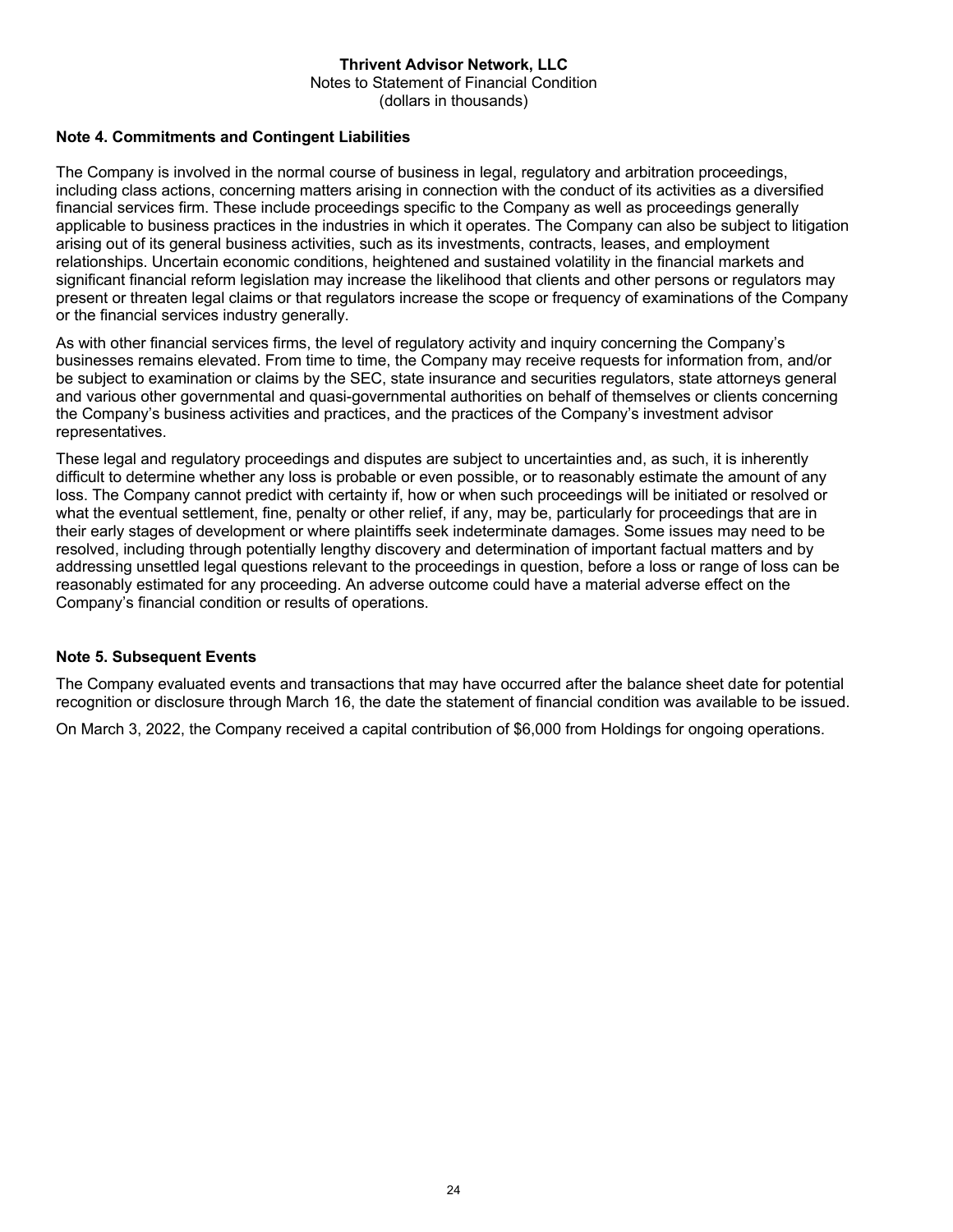### **Privacy Notice**

| <b>Facts</b>                                                                                                                                                                                                                                                                                                                                                                                              | What does Thrivent Advisor Network, LLC do with your personal information?                                                                                                                                                                                                                                                                       |                                                                  |                                |
|-----------------------------------------------------------------------------------------------------------------------------------------------------------------------------------------------------------------------------------------------------------------------------------------------------------------------------------------------------------------------------------------------------------|--------------------------------------------------------------------------------------------------------------------------------------------------------------------------------------------------------------------------------------------------------------------------------------------------------------------------------------------------|------------------------------------------------------------------|--------------------------------|
| Why?                                                                                                                                                                                                                                                                                                                                                                                                      | Financial services companies choose how they share your personal information. Federal and state laws give clients<br>the right to limit some but not all sharing. Federal and state laws also require us to tell you how we collect, share<br>and protect your personal information. Please read this notice carefully to understand what we do. |                                                                  |                                |
| What?                                                                                                                                                                                                                                                                                                                                                                                                     | The types of personal information we collect and share depend on the product or service you have with us. This<br>information can include:                                                                                                                                                                                                       |                                                                  |                                |
|                                                                                                                                                                                                                                                                                                                                                                                                           | Social Security number, date of birth, address and contact information.<br>Assets, liabilities, income, expenses and investment experience.<br>Account transactions and retirement assets.<br>٠<br>Tax reporting and investment performance.                                                                                                     |                                                                  |                                |
|                                                                                                                                                                                                                                                                                                                                                                                                           | We may share any/all the information we collect depending on what is needed for the stated purpose.                                                                                                                                                                                                                                              |                                                                  |                                |
| How?                                                                                                                                                                                                                                                                                                                                                                                                      | All financial companies need to share clients' personal information to run their everyday business. In the section<br>below, we list the reasons financial companies may share their clients' personal information; the specific reasons<br>Thrivent Advisor Network, LLC chooses to share; and whether you can limit this sharing.              |                                                                  |                                |
|                                                                                                                                                                                                                                                                                                                                                                                                           | Reasons we can share your personal information                                                                                                                                                                                                                                                                                                   | <b>Does Thrivent</b><br><b>Advisor</b><br>Network, LLC<br>share? | Can you limit<br>this sharing? |
| For our everyday business purposes-<br>such as to process your transactions, maintain your account(s), respond to court<br>orders and legal investigations, report to credit bureaus, or engage with service<br><b>YES</b><br>NO.<br>providers who act on our behalf to support our operations. This includes sharing<br>information with an advisor's supervisory broker-dealer, as is legally required. |                                                                                                                                                                                                                                                                                                                                                  |                                                                  |                                |
| For our marketing purposes-to<br>offer our products and services to<br>you.                                                                                                                                                                                                                                                                                                                               |                                                                                                                                                                                                                                                                                                                                                  | <b>YES</b>                                                       | <b>YES</b>                     |
| For joint marketing with other financial companies.                                                                                                                                                                                                                                                                                                                                                       |                                                                                                                                                                                                                                                                                                                                                  | <b>NO</b>                                                        | We do not<br>share             |
| For our affiliates' everyday business purposes-<br>information about your transactions and experiences<br>with us.                                                                                                                                                                                                                                                                                        |                                                                                                                                                                                                                                                                                                                                                  | <b>YES</b>                                                       | NO                             |
| report.                                                                                                                                                                                                                                                                                                                                                                                                   | For our affiliates' everyday business purposes-<br>information contained on your application or in your credit<br><b>YES</b><br><b>YES</b>                                                                                                                                                                                                       |                                                                  |                                |
| For our affiliates to market to you.                                                                                                                                                                                                                                                                                                                                                                      |                                                                                                                                                                                                                                                                                                                                                  | <b>YES</b>                                                       | <b>YES</b>                     |
| For nonaffiliates to market to you.                                                                                                                                                                                                                                                                                                                                                                       |                                                                                                                                                                                                                                                                                                                                                  | <b>NO</b>                                                        | We do not<br>share             |
| To another registered investment adviser firm-<br>If your independent advisor terminates his or her relationship with us and moves to a<br>new firm, we or your independent advisor may disclose your personal information to the<br>new firm, unless you instruct us not to.                                                                                                                             |                                                                                                                                                                                                                                                                                                                                                  | <b>YES</b>                                                       | YES*                           |
| <b>To limit</b><br>our                                                                                                                                                                                                                                                                                                                                                                                    | • Call us at: 800-688-6062<br>Write to us at:                                                                                                                                                                                                                                                                                                    |                                                                  |                                |

**sharing**

Thrivent Advisor Network, LLC 600 Portland Ave. S., Ste. 100 Minneapolis, MN 55415-4402

**Please note:** If you are a new customer, we can begin sharing your information 30 days from the date we provide you this notice. If you are a former customer, we will continue to share your information as described in this notice. However, you can contact us at any time to limit our sharing.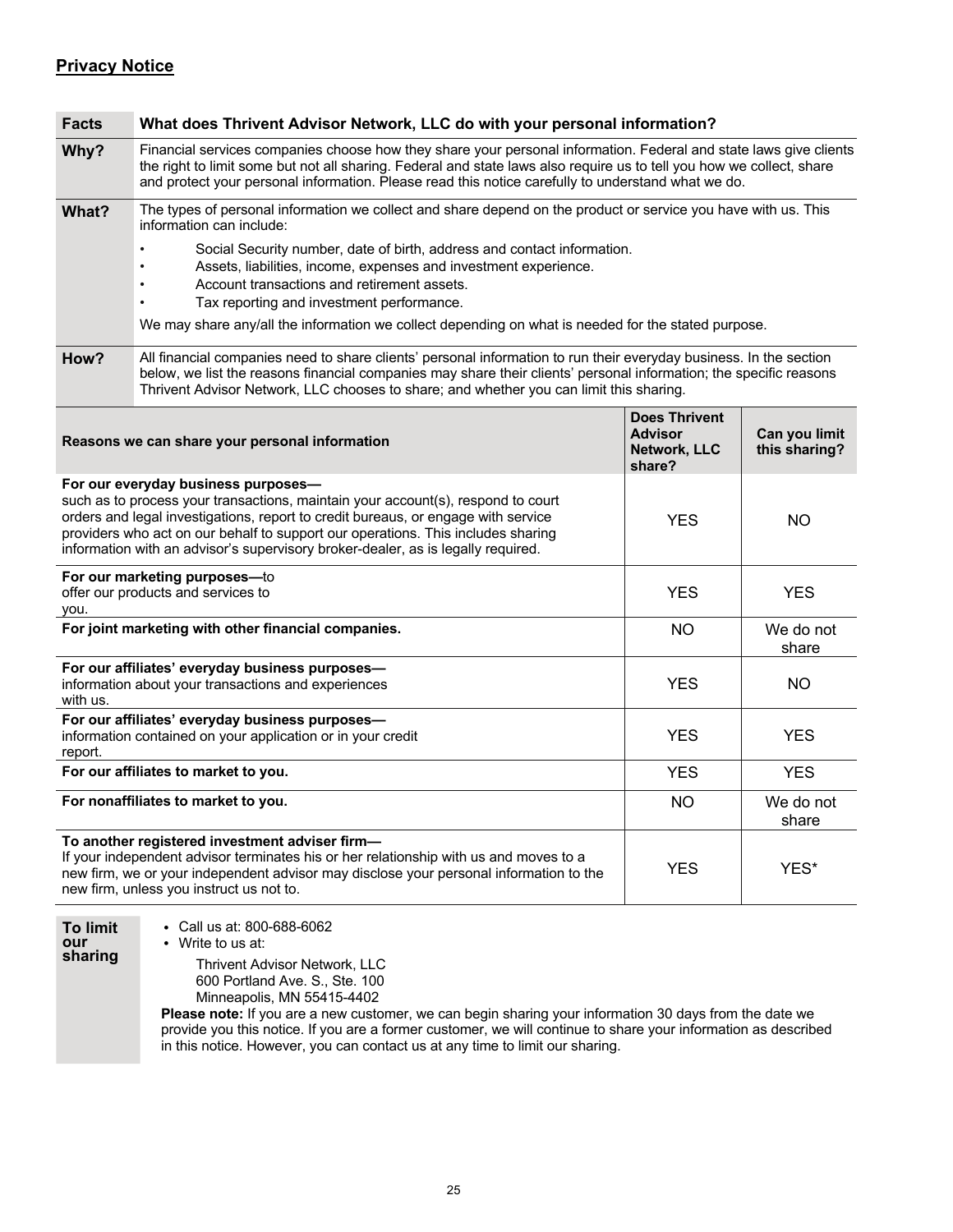| Who we are                                                                                                |                                                                                                                                                                                                                                                                                                                                                                                                                                                                                 |  |  |
|-----------------------------------------------------------------------------------------------------------|---------------------------------------------------------------------------------------------------------------------------------------------------------------------------------------------------------------------------------------------------------------------------------------------------------------------------------------------------------------------------------------------------------------------------------------------------------------------------------|--|--|
| Who is providing<br>this notice?                                                                          | This notice describes the privacy practices of Thrivent Advisor Network, LLC, a Registered<br>Investment Advisor. Your financial advisor is an investment adviser representative of Thrivent<br>Advisor Network, LLC, and we are required to provide this notice to inform you of how we<br>collect, share and protect your personal information.                                                                                                                               |  |  |
|                                                                                                           |                                                                                                                                                                                                                                                                                                                                                                                                                                                                                 |  |  |
| What we do                                                                                                |                                                                                                                                                                                                                                                                                                                                                                                                                                                                                 |  |  |
| <b>How does Thrivent</b>                                                                                  | We collect your personal information in a few ways:                                                                                                                                                                                                                                                                                                                                                                                                                             |  |  |
| <b>Advisor Network, LLC</b><br>collect my personal<br>information?                                        | • Directly from you, such as when you open an investment account, complete advisory<br>agreements, investment questionnaires or suitability documents.<br>• From other third parties, such as credit reporting agencies.<br>• Through your transactions and interactions with us and our affiliates.                                                                                                                                                                            |  |  |
| <b>How does Thrivent</b><br><b>Advisor Network, LLC</b><br>protect my personal<br>information?            | To safeguard your personal information from unauthorized access and use we maintain physical,<br>procedural and electronic security measures such as secure passwords, encrypted file storage<br>and a secure office environment. Our technology vendors provide security and access control over<br>personal information and have policies over the transmission of data. Our associates are trained<br>on their responsibilities to protect your personal information.        |  |  |
|                                                                                                           | We require third parties that assist in providing our services to you to protect the personal<br>information they receive from us.                                                                                                                                                                                                                                                                                                                                              |  |  |
|                                                                                                           | Please note: Your personal information is processed in the United States, which means that<br>privacy laws may be less stringent than they are in your country of residence. This also means<br>that government agencies, courts or law enforcement in the United States may be able to<br>access your information.                                                                                                                                                             |  |  |
| Why can't I limit all<br>sharing?                                                                         | Federal law gives you the right to limit sharing only in certain situations:<br>• To Affiliates:                                                                                                                                                                                                                                                                                                                                                                                |  |  |
|                                                                                                           | o If we share information about your creditworthiness.<br>o If affiliates use your information to market to you.                                                                                                                                                                                                                                                                                                                                                                |  |  |
|                                                                                                           | • To Nonaffiliates:                                                                                                                                                                                                                                                                                                                                                                                                                                                             |  |  |
|                                                                                                           | o If they wish to obtain your information to market to you.                                                                                                                                                                                                                                                                                                                                                                                                                     |  |  |
|                                                                                                           | *In addition, residents of California, Massachusetts and Vermont are opted out of all nonaffiliate<br>sharing, per state law. Clients in these states may choose to opt-in for this sharing.                                                                                                                                                                                                                                                                                    |  |  |
| What if I am a joint<br>contract owner or joint<br>account owner?                                         | You may be receiving this notice on behalf of all owners. As a joint owner, you may choose one<br>or more of the sharing options that apply in your home state on behalf of all joint owners or only<br>on your own behalf.                                                                                                                                                                                                                                                     |  |  |
| What are the data                                                                                         | If you reside in the EU, permanently or temporarily, you may be entitled to the following options:                                                                                                                                                                                                                                                                                                                                                                              |  |  |
| processing options<br>for residents of the<br><b>European Union?</b>                                      | • Revocation of consent or restricted processing. If you revoke your consent for the<br>processing of personal information or if you wish to restrict the ways in which we can use your<br>information, we may no longer be able to provide you certain services. In some cases, we may<br>be legally required or permitted to use your information for specific reasons—with or without<br>your consent—so we may limit or deny your request to revoke consent or restrict our |  |  |
|                                                                                                           | processing.<br>• Deletion of your information. We retain your personal information for the period necessary to<br>fulfill the purposes outlined in this policy unless a longer retention period is required by one of<br>Thrivent's industry regulators. However, if required by law and permitted by our regulators, we<br>will grant a request that we delete your personal information.                                                                                      |  |  |
|                                                                                                           | EU residents should mail any applicable requests to the address above.                                                                                                                                                                                                                                                                                                                                                                                                          |  |  |
| How do I access and<br>update the information<br><b>Thrivent Advisor</b><br>Network, LLC has about<br>me? | Accurate information helps us to provide you better customer service, increase the<br>efficiency of our operations, and comply with laws. You may request access to and<br>correction of your personal information by contacting your investment adviser.                                                                                                                                                                                                                       |  |  |
| <b>Definitions</b>                                                                                        |                                                                                                                                                                                                                                                                                                                                                                                                                                                                                 |  |  |
| <b>Affiliates</b>                                                                                         | Companies related by common ownership or control. They can be financial and nonfinancial companies.<br>Thrivent Advisor Network, LLC affiliates include lines of business, such as life insurance, long-term care<br>insurance, brokerage, investments, trust, banking, mutual funds and distribution partners.                                                                                                                                                                 |  |  |
| <b>Nonaffiliates</b>                                                                                      | Companies not related by common ownership or control. They can be financial and nonfinancial<br>companies. Thrivent Advisor Network, LLC does not share with any nonaffiliates for marketing purposes.                                                                                                                                                                                                                                                                          |  |  |